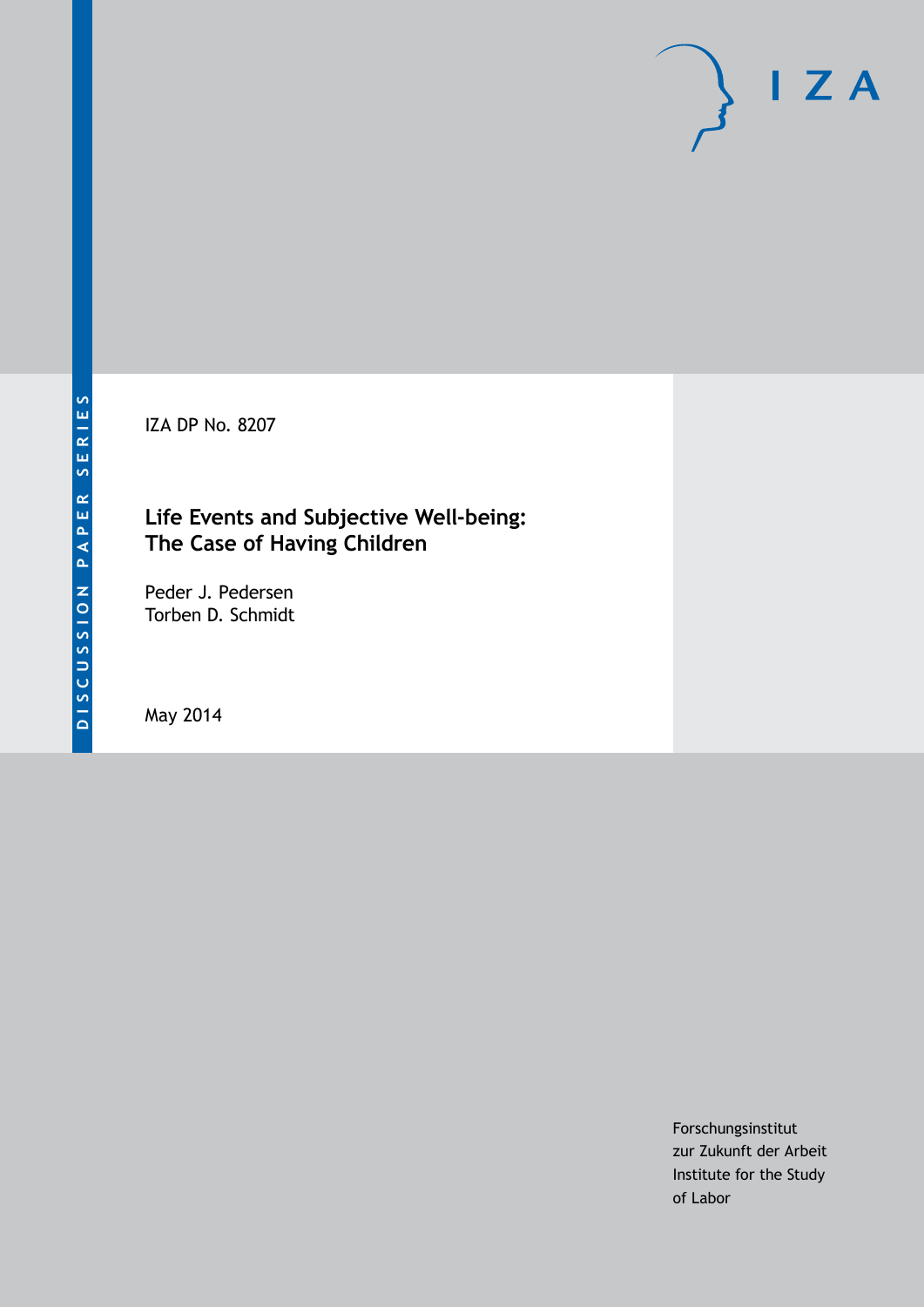# **Life Events and Subjective Well-being: The Case of Having Children**

### **Peder J. Pedersen**

*Aarhus University, SFI-The Danish National Centre for Social Research and IZA*

### **Torben D. Schmidt**

*University of Southern Denmark*

Discussion Paper No. 8207 May 2014

IZA

P.O. Box 7240 53072 Bonn Germany

Phone: +49-228-3894-0 Fax: +49-228-3894-180 E-mail: [iza@iza.org](mailto:iza@iza.org)

Any opinions expressed here are those of the author(s) and not those of IZA. Research published in this series may include views on policy, but the institute itself takes no institutional policy positions. The IZA research network is committed to the IZA Guiding Principles of Research Integrity.

The Institute for the Study of Labor (IZA) in Bonn is a local and virtual international research center and a place of communication between science, politics and business. IZA is an independent nonprofit organization supported by Deutsche Post Foundation. The center is associated with the University of Bonn and offers a stimulating research environment through its international network, workshops and conferences, data service, project support, research visits and doctoral program. IZA engages in (i) original and internationally competitive research in all fields of labor economics, (ii) development of policy concepts, and (iii) dissemination of research results and concepts to the interested public.

IZA Discussion Papers often represent preliminary work and are circulated to encourage discussion. Citation of such a paper should account for its provisional character. A revised version may be available directly from the author.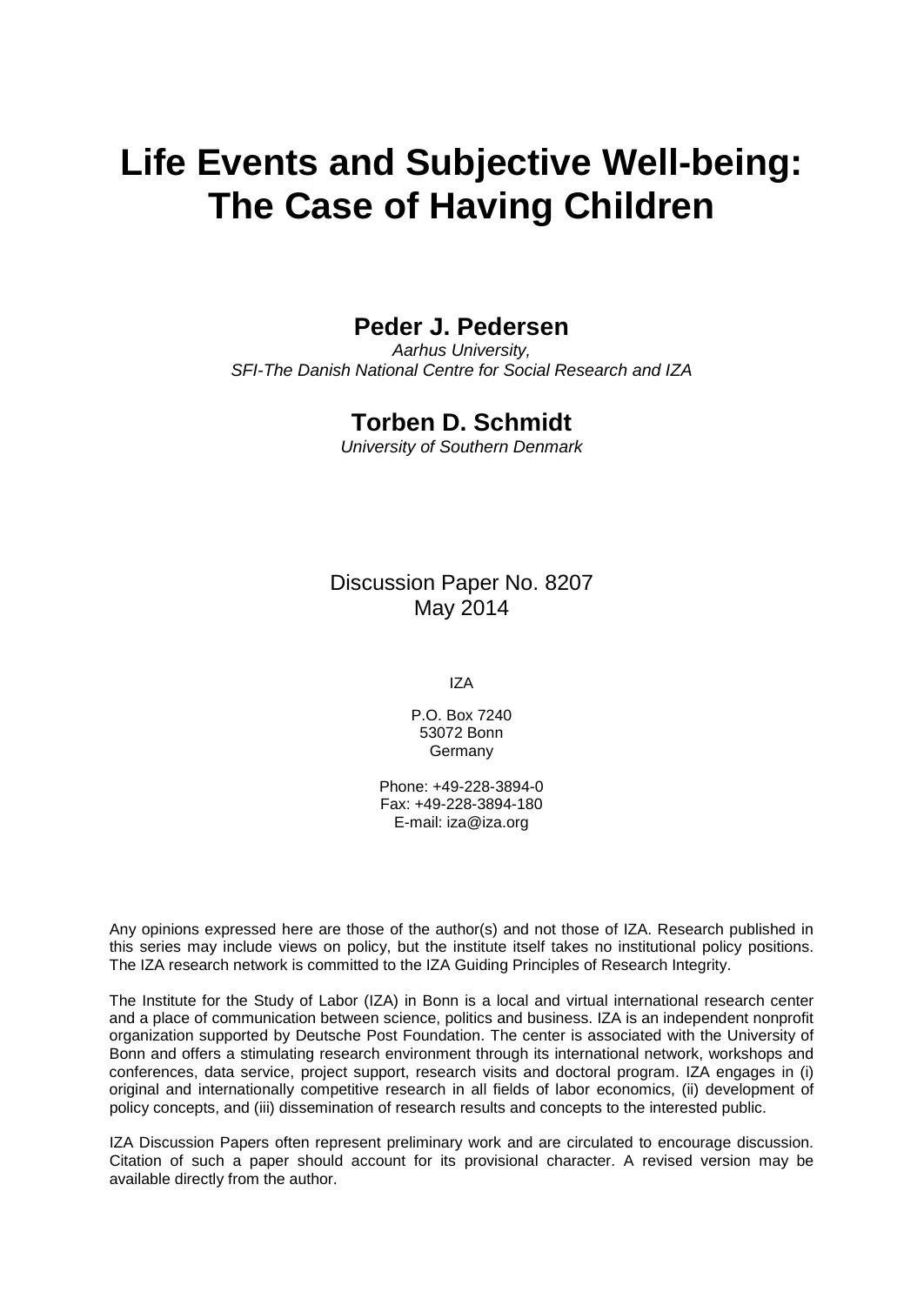IZA Discussion Paper No. 8207 May 2014

# **ABSTRACT**

# **Life Events and Subjective Well-being: The Case of Having Children**

The literature on Happiness and Subjective Well-Being (SWB) has been dominated by studies of the impact from income and labour market status - and the impact on happiness from changes in these determinants. It seems obvious to expect an impact from noneconomic factors as well. In the present paper we focus on the eventual impact on SWB from having children. The dominant result in the rather few studies until now is the finding of no – or even a negative – impact on subjective well being following birth of a child. We focus on the impact from having children using two very big panel data sets. The first is the European Community Household Panel (ECHP) with data collected over 8 annual waves from 1994 to 2001 in 15 EU member countries. Observations are available for up to 15 countries with big differences in fertility levels, child care institutions and labour force participation for married women. At the same time, the ECHP data contains a lot of relevant demographic and labour market background variables to be included in the econometric analyses of the SWB impact from children. The second data set is The German Socio Economic Panel (GSOEP). Like the ECHP, the GSOEP data contains many relevant background factors. This presents a unique opportunity to combine the cross country perspective in the ECHP data with the possibility presented by the GSOEP of following the impact from giving birth over a significantly longer period including approximately 11.000 households.

JEL Classification: D1, I31, J13

Keywords: subjective well-being, life events, panel data

Corresponding author:

Peder J. Pedersen Department of Economics and Business Fuglesangs Allé 4 building 2632, room 137 8210 Aarhus V **Denmark** E-mail: [ppedersen@econ.au.dk](mailto:ppedersen@econ.au.dk)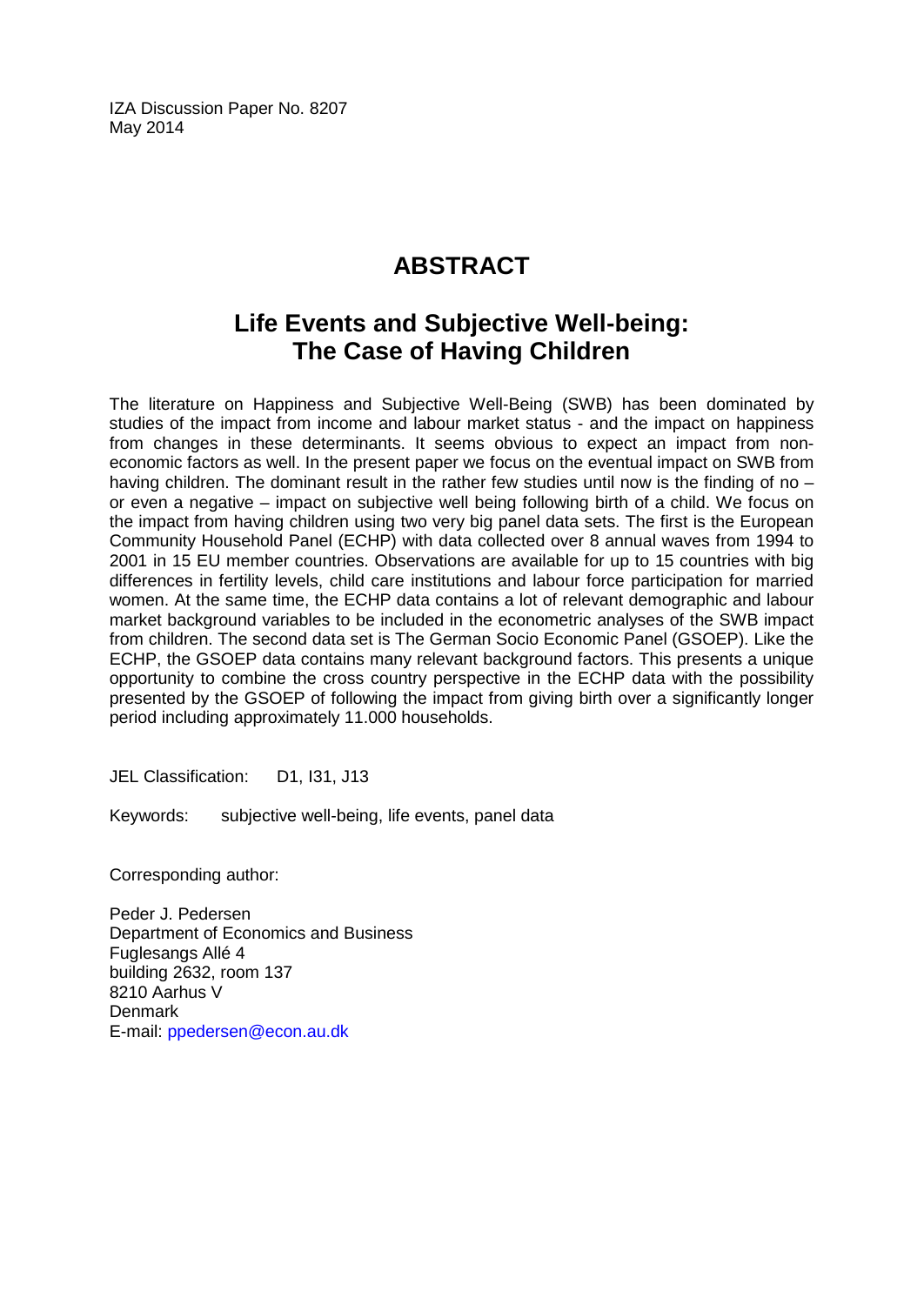### **1. Introduction**

The demographic challenge facing most OECD countries consists of two elements, a decline in mortality and a strong decline in fertility, implying together the ageing of many high income countries, mostly in Europe, but also e.g. in Japan. The topic here is to focus on one special aspect of these big demographic changes, which is the trend in fertility. More precisely, the purpose in the present paper is to examine the impact on subjective well-being from having children in a setting of low or very low fertility in many countries. We apply data from the German Socioeconomic Panel (GSOEP) and the European Community Household Panel (ECHP) to describe and analyse the impact from having children on subjective well-being. We include anticipation and adaptation to the life event of having your first child.

Section 2 contains a brief survey of the fairly few contributions to analyses of the impact from children on subjective well-being. Section 3 contains a brief survey of the trend in European fertility which has resulted in the present "scarcity" of children in many countries. In a cross-country perspective trends differ following a North-South divide, however with Germany as a notable exception. At the same time we relate the trends in fertility to the trends in female labor force participation. In a cross-European context the relationship between fertility and participation has shifted from being predominantly negative to being predominantly positive. This last observation relates to the brief survey in Section 4 of cross-country differences in family oriented policies consisting of costs and availability of child care institutions along with changes in family related cash benefits. There is an obvious simultaneity in this area where policy can have an impact on fertility at the same time as changes in fertility and trends in labor force participation may influence the effects from having children on subjective well-being.

Next, Section 5 summarizes descriptive evidence regarding the impact on subjective well-being from having children and becoming parents based on data from the ECHP covering 11 EU countries over the 8 years 1994 – 2001 and based furthermore on data from the GSOEP covering a longer panel. Section 6 presents estimation results from an analysis of how having children or experiencing the birth of a child influences parental subjective well-being. Finally, Section 7 summarizes and discusses results.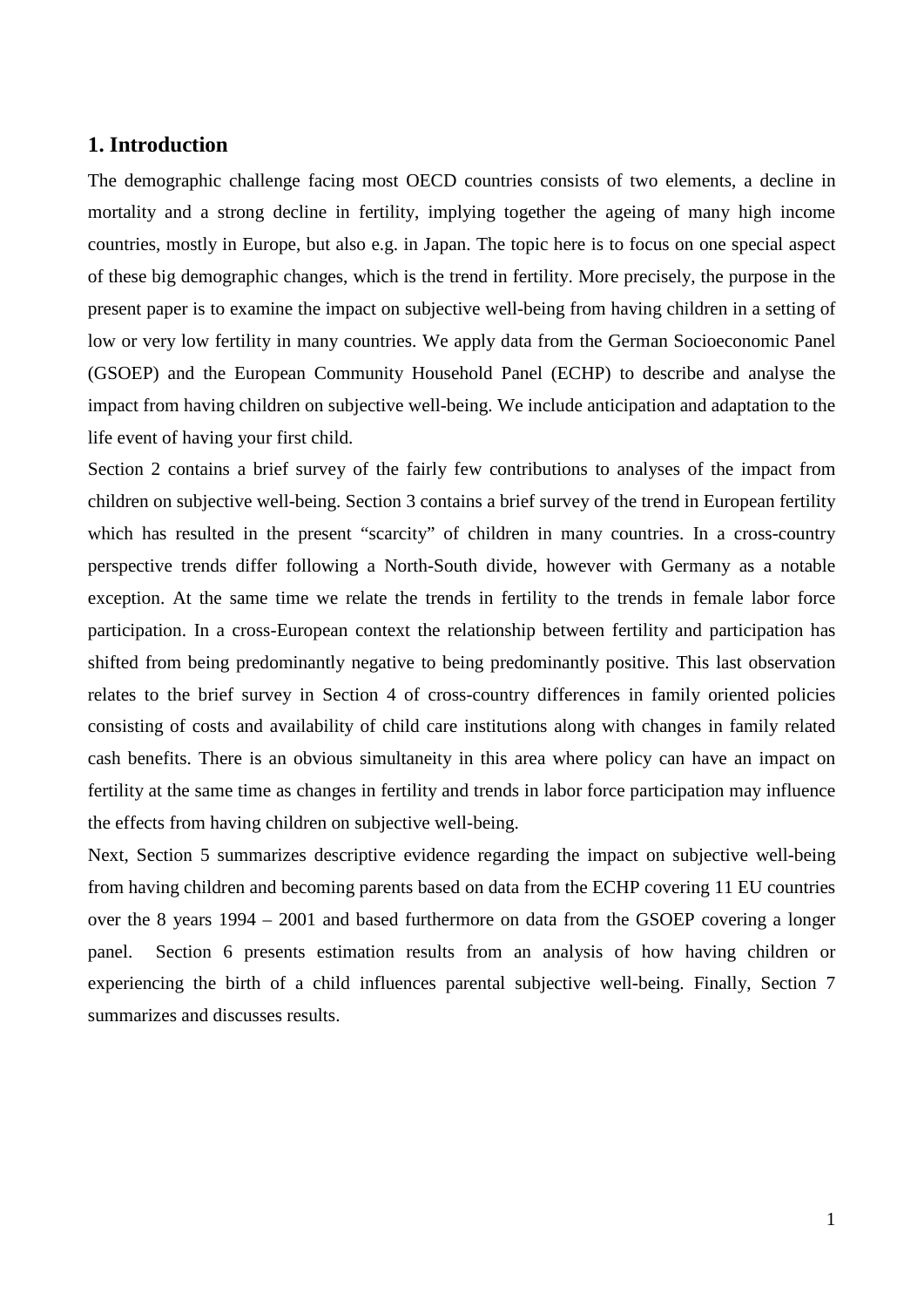### **2. Earlier studies**

A main impression from the empirical literature on the interaction between SWB and children is that the evidence seems to be very mixed. There does not seem to be consensus on the sign of the impact of children on SWB. Further, there is clear evidence of differences in the results depending on whether the issue is the impact from the birth of a child, especially birth of a first child, or the eventual impact from the number of children in the family. The results also seem to vary depending on the national and personal background, i.e. the type of welfare state in which a specific family lives, and on marital status of the mother. A final aspect in the literature where panel data are necessary is whether anticipation and adaptation effects are present in the sense of an eventual impact before, for instance the birth of a first child and further the question of how SWB changes over time after a life event, here the birth of a child.

A natural starting point in this area with an economic approach is the seminal book on the economics of the family by Becker (1981). In the present context, the expectation based on Becker (1981) is a positive impact from children as individuals are assumed to enter into a family and to have children as utility increasing activities. The empirical results, of which a brief and partial survey is presented below, are however as mentioned not in perfect harmony with this expectation, but more mixed. This might reflect that the decision, especially regarding having the first child, is taken behind a veil of ignorance.

In a compact survey of results Hillerås et al. (2001) in their section on the impact on SWB from marital status and children do not report any specific results regarding the impact from a birth or from the number of children in a family. Instead, they report as a general result that married individuals were happier after their children had left home, i.e. a reverse of the standard "empty nest" hypothesis. Further, they report that contact with children improves life satisfaction among elderly. Part of the seeming paradox between utility theory and the results in a significant number of empirical studies could thus be that the impact from having children should be considered in a lifelong perspective. On the other hand, Suh et al. (1996) claim that only recent life events matter. This could however be relevant when looking into the impact from a change, i.e. a birth – especially a first birth – relative to the impact from the state of having children in the family.

Clark and Oswald (2002) present a number of results using cross-section regressions to find monetary valuations of the importance of life events. Veenhoven (2002) comments on this approach and points to the relevance of using panel data to evaluate the impact from life events. One of these is having a child where Clark et al. (2008) based on GSOEP data find a negative impact on SWB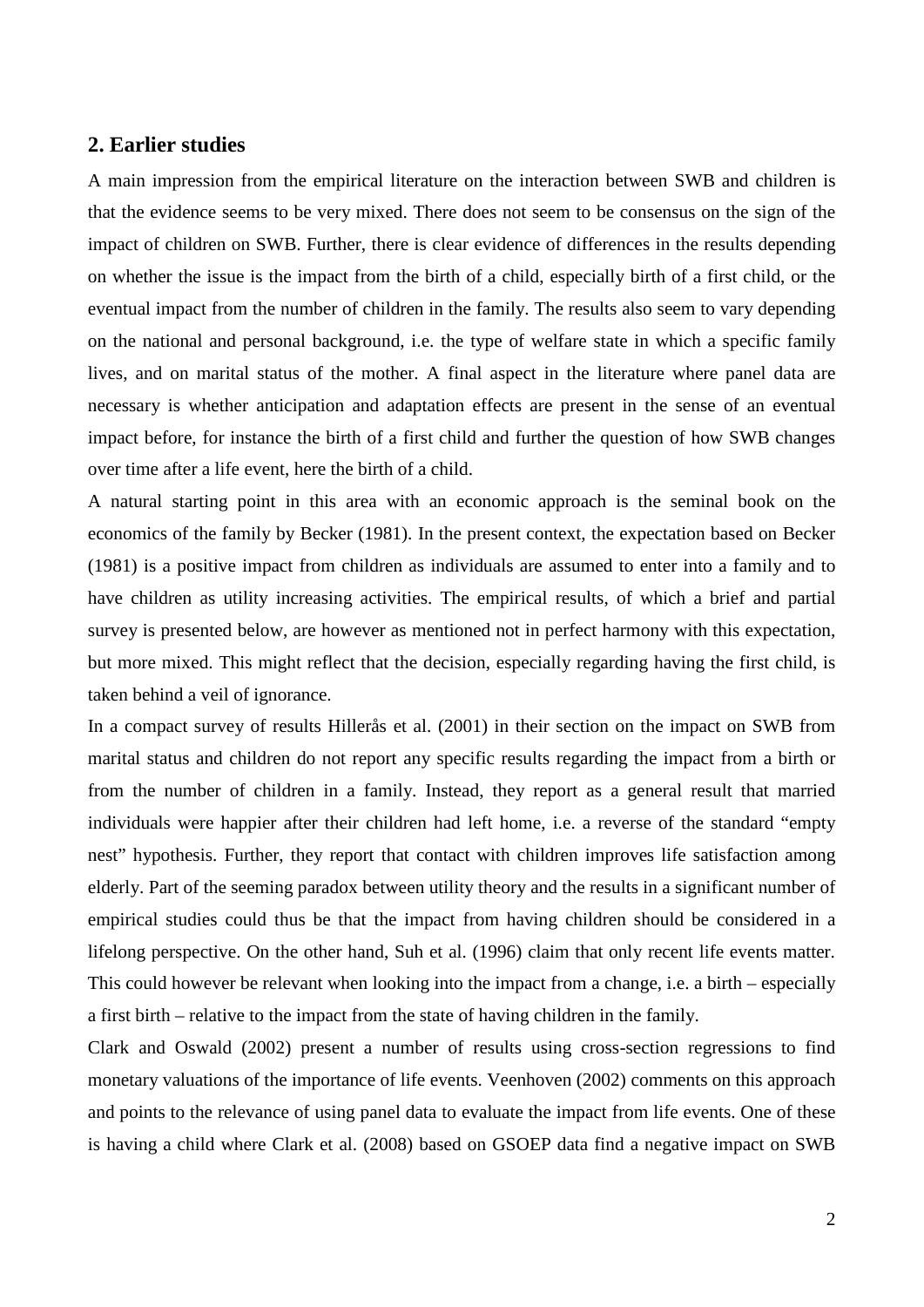for both women and men but full adaptation, i.e. return to the pre-birth SWB level after 5 years. Anticipation effects before birth are however found to be positive. Clark and Georgellis (2013) analyze the adaptation to several life events using 18 waves of the BHPS. They find complete and fast adaptation to marriage, divorce, birth of a child and widowhood but for men, unemployment still has a negative impact on SWB after 5 years. In relation to the main focus in the present paper, the SWB profile around a birth shows a decline at the time of the birth followed by a return to the pre-birth level.

Assvee et al. (2005) use ECHP data to analyze the impact on a number of well-being measures from child bearing. The well-being measures are household income, poverty status and a number of deprivation indices. They find a quite strong impact on a total deprivation index from single parenthood in the liberal type of welfare states. The Mediterranean type of welfare states have the highest overall average level for the total deprivation index, however the variation between family types is fairly small.

Hansen et al. (2009) analyze a Norwegian survey consisting of childless, parents with resident children and "empty nest" parents. They find only a – positive – impact for women compared with the childless. In Hansen (2012), a common belief about parenthood as central for a meaningful life is shown to be in contrast to the results in many empirical studies finding lower well-being from having children. Kohler et al. (2005) are using data from a long run Danish register of MZ twins. They analyze the impact from the number of children, finding it to be insignificant for women and – surprisingly – positive and significant, however numerically small, for men. At the same time they analyze the impact from having a first birth. This is found to have a big positive impact for women while subsequent births are found to have a negative or no effect. This kind of asymmetry might be part of the explanation of finding no impact in a number of cases from the number of children.

Angeles (2010a) concludes that empirical results have so far been dominated by negative effects from having children. Using BHPS data he finds, however, a positive impact when only married women are included in the analysis. The impact is further found to be increasing in the number of children. Below we use the same strategy and focus on married and cohabiting women and singles separately. Plagnol and Scott (2011) also use the BHPS data. Their focus is however slightly different as they look into the impact from life events on perceptions on what matters for quality of life. Regarding the impact from birth of the first child they find a significant positive impact on perception of family as important and at the same time – not surprisingly – a negative impact on the perception of the family financial situation as important. Myrskylä and Margolis (2012) are using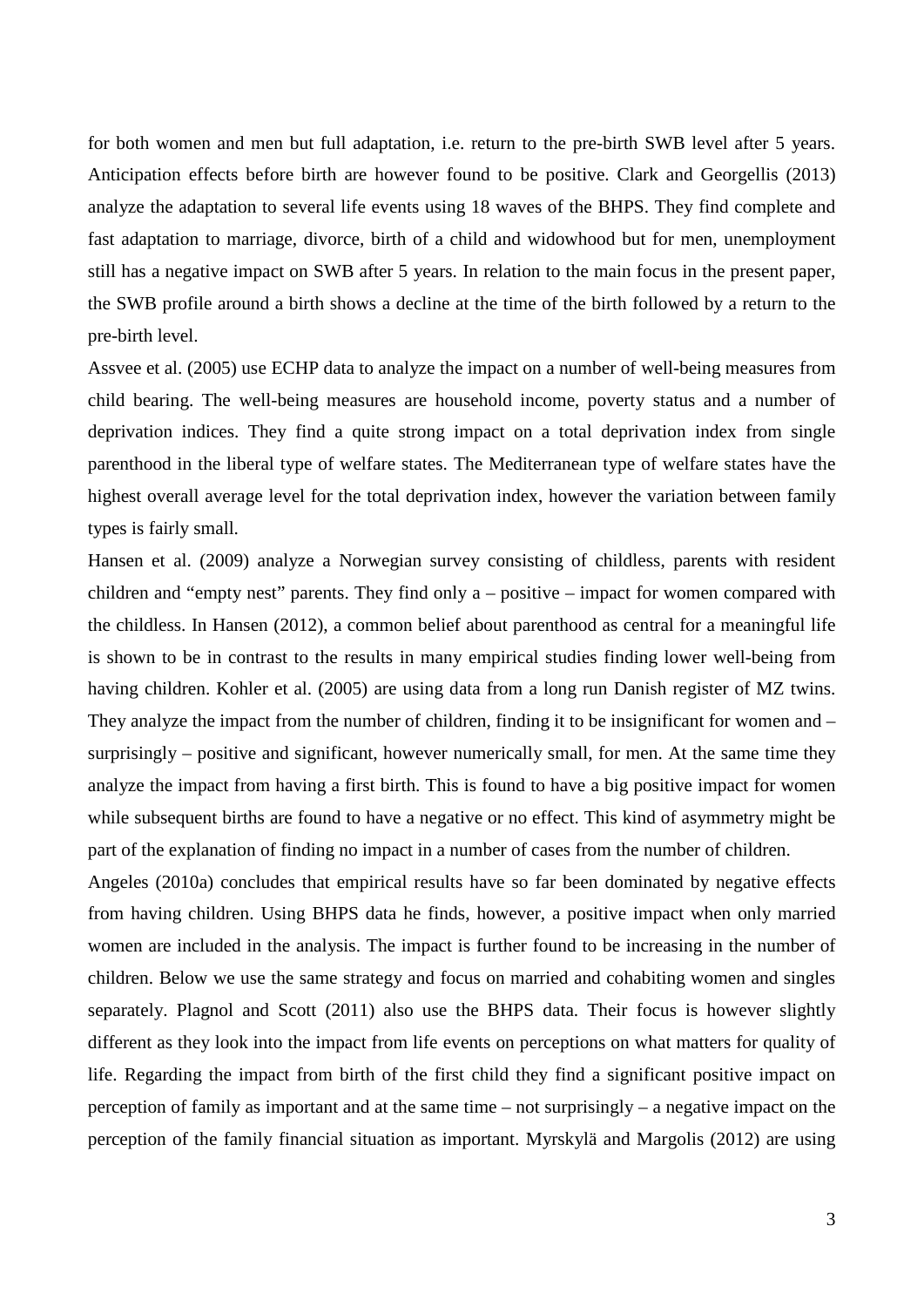BHPS and GSOEP data and find happiness to be increasing around the birth of the first child, subsequently returning to the pre-birth level. Having up to two children is found to increase happiness in both countries.

Powdthavee (2010) has no new empirical results but concludes in a general discussion that the finding of almost zero association between having children and happiness reflects the need for more comprehensive research also including more results from outside the OECD area. This approach is taken in Margolis and Myrskylä (2011) working with data for 86 countries coming from the World Value Survey. The problem reaching conclusive evidence is illustrated by their presentation of results from two model specifications. The dependent variable is happiness level in both models. The covariates in the first model are number of children, gender and age. The finding here is a significant positive impact from having  $1 - 3$  children, while no impact is found in case of 4 or more children. But including income, socio-economic and marital status in the second of the models results in the finding of significantly negative impact from children.

In a broad survey of international results, Blanchflower (2009) concludes that the dominant result is children having a negative impact on parental SWB. This is to some extent supported in Angeles (2010b) following up on the work in Clark et al. (2008). Angeles uses BHPS data and finds the impact from the number of children to be significantly negative for women. The birth of a child has a significantly positive impact for women, but only in the year of the birth and – anticipating – in the year preceding the birth. Having given birth to a child has however an insignificant impact on SWB in up to 5 and more years after the birth.

Finally, Cáceres-Depiano and Simonsen (2010) study the impact of increases in family size, not on SWB directly but on the risk of divorce, participation in welfare programs and risk of poverty and the impact on certain health risks for the mother. Using US data they find that increases in family size results in higher risks in the mentioned areas.

#### **3. Socioeconomic background**

An obvious motivation for focussing on children and well-being is the extremely dramatic decline in fertility occurring in Europe over the last 50 years. Figure 1 shows fertility rates in 6 Northern European countries from [1](#page-30-0)960 to  $2010<sup>1</sup>$ . UK is the first country to cross the replacement level at a fertility rate slightly above 2 in the late 1960s followed a few years later by Denmark, France, the

<span id="page-6-0"></span><sup>&</sup>lt;sup>1</sup> Goldstein et al. (2013) report quite strong further declines in fertility in a number of European countries following big increases in unemployment rates.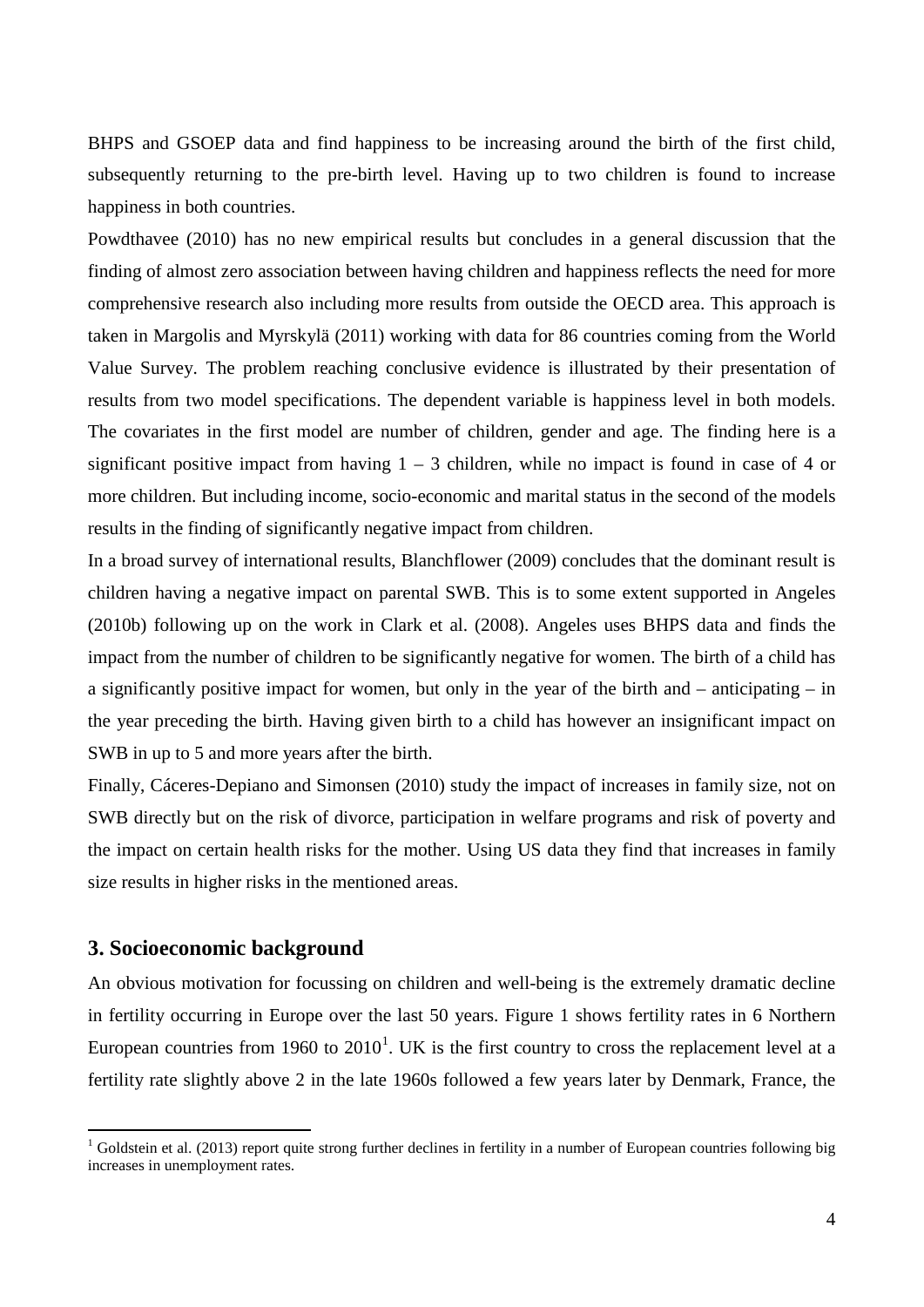Netherlands and Germany. The decline in fertility in the former GDR is extremely dramatic in the first decade after re-unification. From around 2000 fertility is at the same low level in the states making up the former East and West Germany. In Ireland the fertility rate is way above the other countries until around 1980. But in the late 1980s Ireland similar to the other countries in Northern Europe, excluding Germany, crosses the replacement level of the fertility rate.

Figure 2 shows the even more dramatic change occurring in the four Southern European countries Greece, Spain, Italy and Portugal. In those countries fertility crosses the replacement level in the second half of the 1970s and ends at a significantly lower level than in Northern Europe. In both country groups we observe signs of a moderate trend shift towards an increase in fertility rates over the last decade. In relation to the present topic, Figures 1 and 2 do not carry any predictions regarding the relationship between children and subjective well-being. Fertility could go down due to less well-being attached to children – or child related happiness could increase as children become less numerous.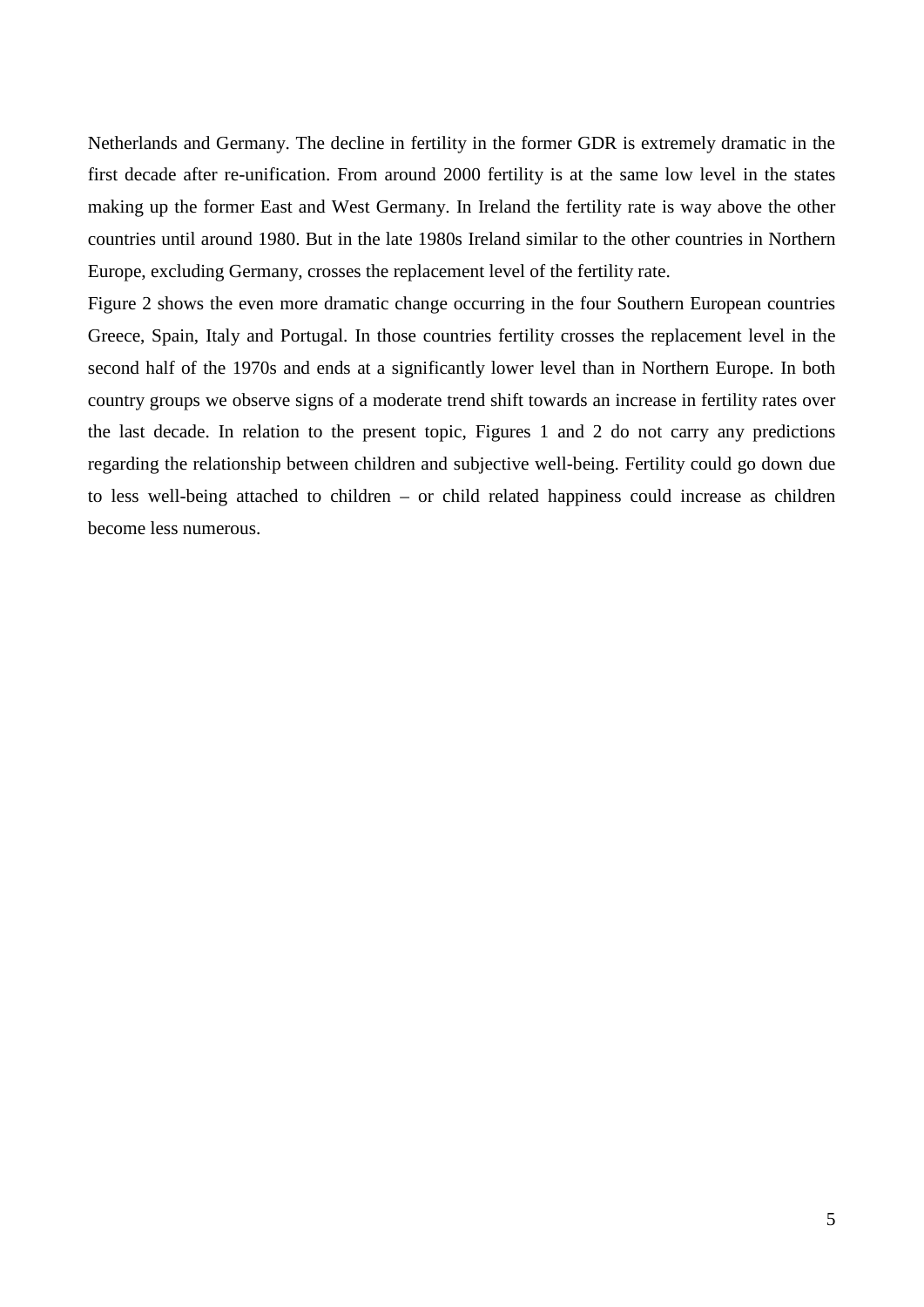

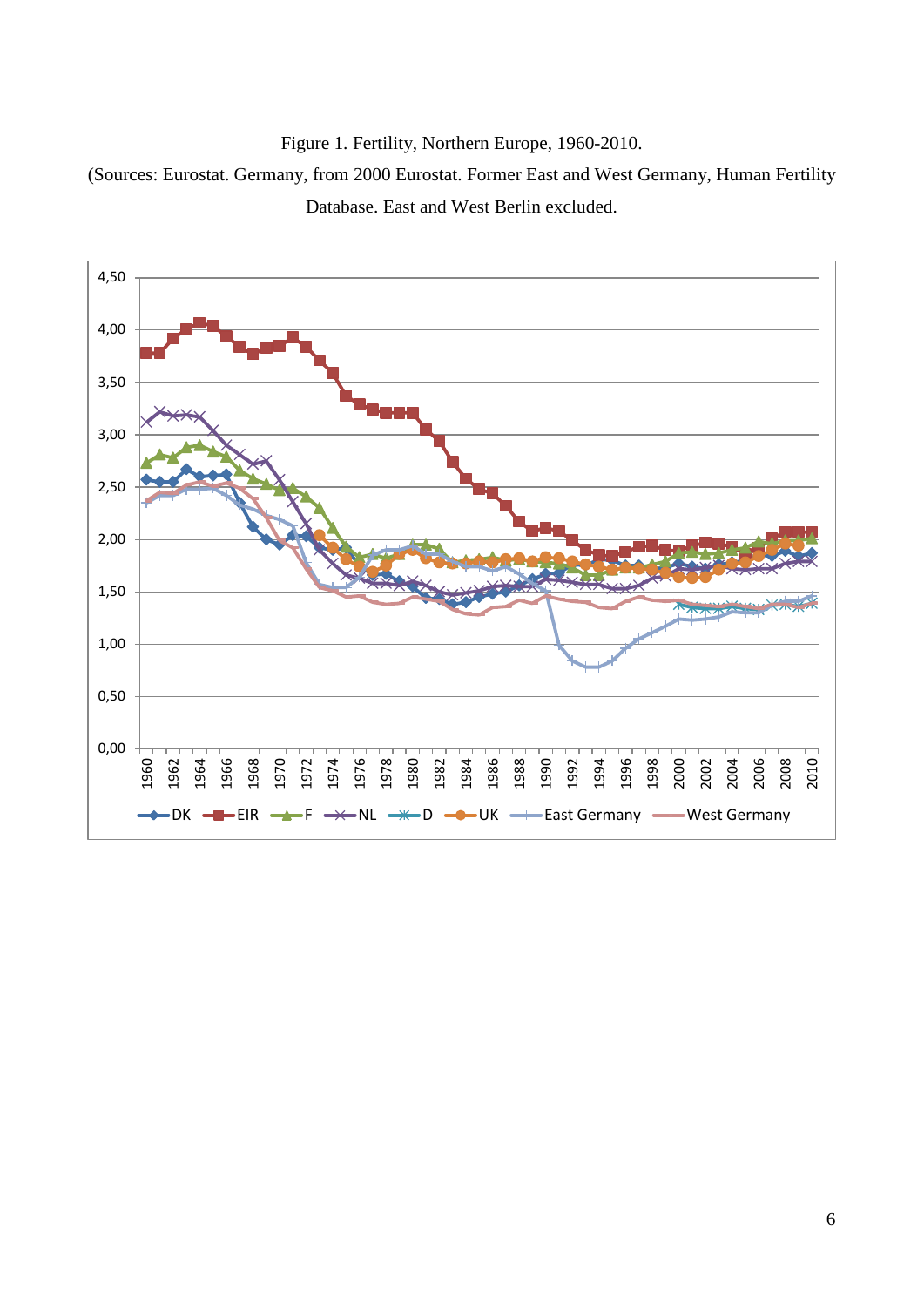

Figure 2. Fertility, Southern Europe, 1960-2010. (Eurostat).

Another "grand" hypothesis could be that Figures 1 and 2 simply reflect women entering the labor market, to an increasing degree in full time jobs and that fewer children is an effect of this structural shift. This, however, is a clear simplification of a more complex story as shown in Figure 3. For the years 1960 – 2000 Figure 3 shows the annual correlation between fertility rate and the female labor force participation rate in 22 OECD countries. The main point in this correlation profile is obviously the shift of sign from negative to positive at about the same time when fertility crosses the replacement level. Figure 3 is a reflection of both structural changes and policy changes in the area of family policy and contributes presumably to explain the Southern European countries ending up at a significant lower fertility level than the countries in Northern Europe.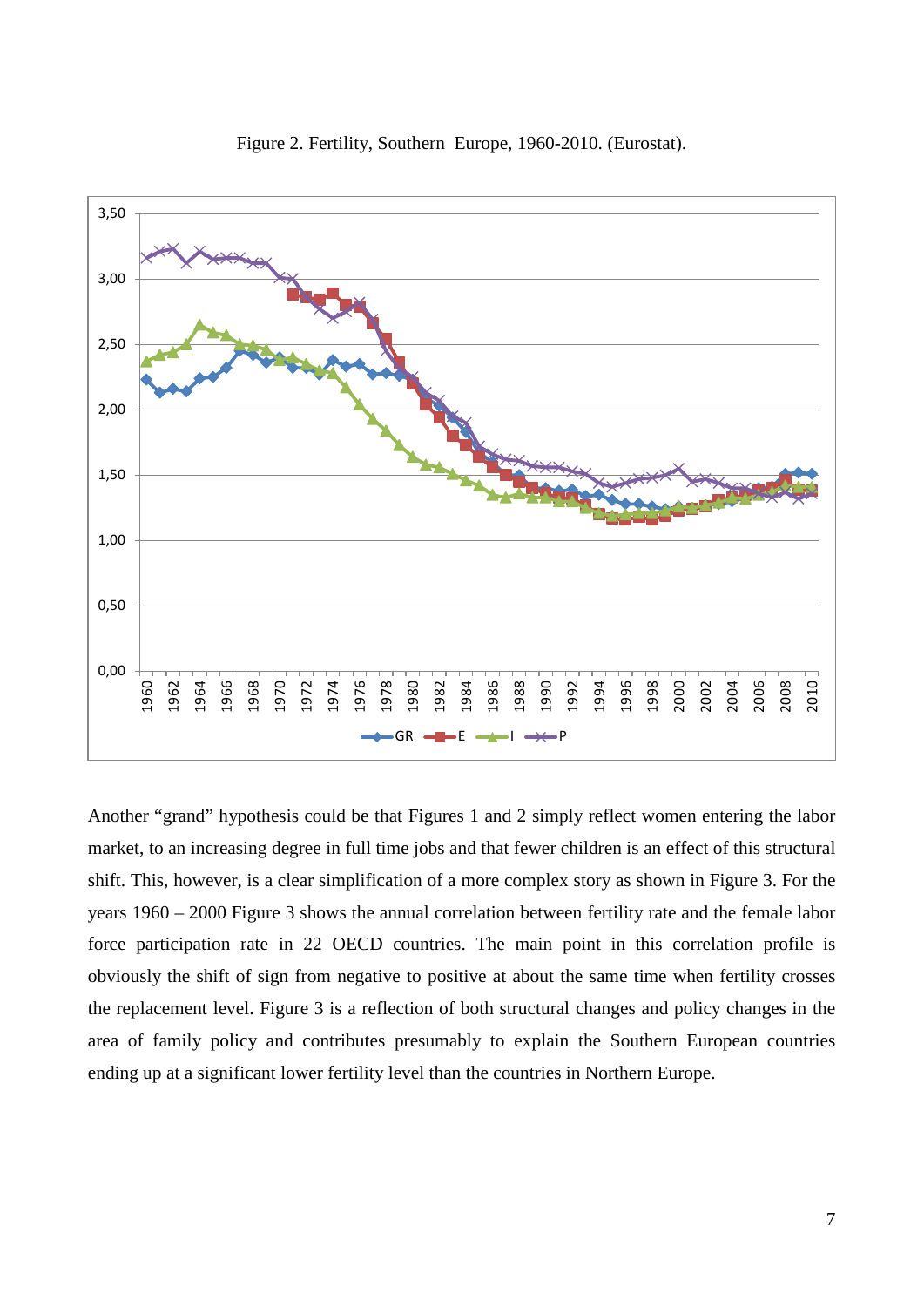

Figure 3. Correlation between the total fertility rate and female labor force participation rate, 1960- 2000. (source: Engelhardt and Prskawetz (2005)).

### **4. Some trends in family policy**

The original welfare state typology introduced by Esping-Andersen (1990) classified countries into liberal, conservative and social-democratic welfare states, later expanded by including a Southern European model as a fourth category (e.g. Ferrera, 1996). With explicit focus on family policy Korpi (2000) suggested a distinction between three types of regimes based on a number of relevant family policy indicators, i.e. dual-earner regimes, general family support regimes and marketoriented regimes.

Based on this approach, Engster and Stensöta (2011) sets up a calculation of an average family policy support index, expanding Korpi (2000) by changing the group of market-oriented regimes to be renamed "low family support regimes", as this group includes liberal countries with a clear market orientation along with Southern European states depending mostly on childcare based on extended family and kin networks. The average family support index from Engster and Stensöta (2011) for the countries included in the present analysis is shown in Figure 4.

Engster and Stensöta (2011) include 20 countries in their analysis and the average family support index for all the countries comes out in good accordance with the original Esping-Andersen (1990)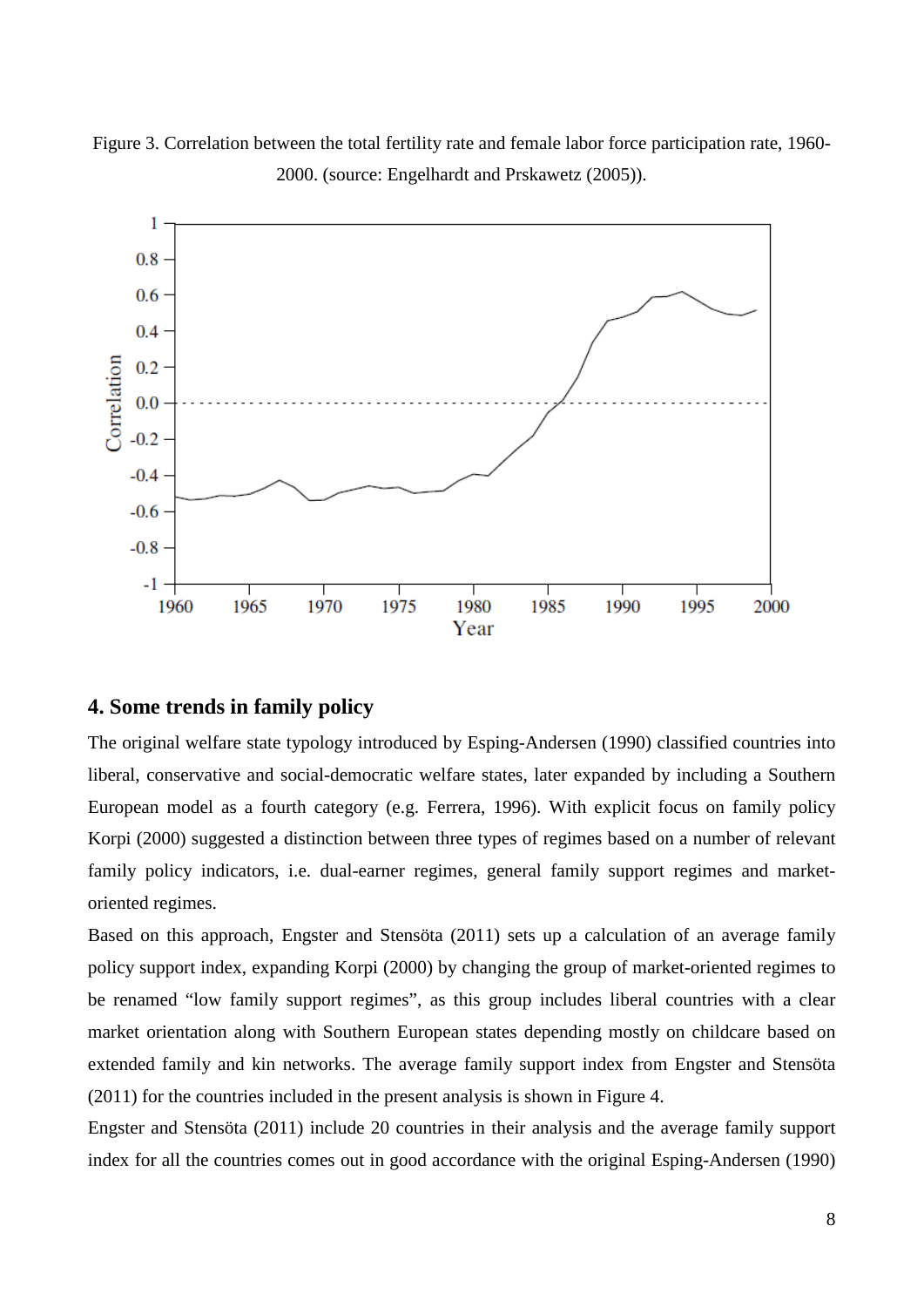typology, i.e. 4 nordic social-democratic type countries on top, followed by 5 continental type welfare states and with the lowest values to liberal type and Southern European type welfare states.



Figure 4. Family policy support index. Average of 1995, 2000 and 2005. (Source: Engster and Stensöta (2011).

The purpose of introducing such measures of family policy in the present paper is two-fold. First, as a simple test for the eventual correlation between fertility and family policy indicators, and secondly to evaluate whether the impact on mothers well-being from having children relates to the scope and ambitions of family policy in the country of residence. Comparing the ranking of countries relative to the family support index in Figure 4 with the ranking according to fertility in the same group of countries it is obvious that there is no simple short run dependence between fertility and family policy as measured here. Actually, the two "neighbouring" countries in the middle of the distribution in Figure 4, France and Italy, have respectively the highest and the lowest fertility in 2005, cf. Figure 5. For the group of countries included in the present analysis the simple correlation between the level of fertility and the family support index is 0.32.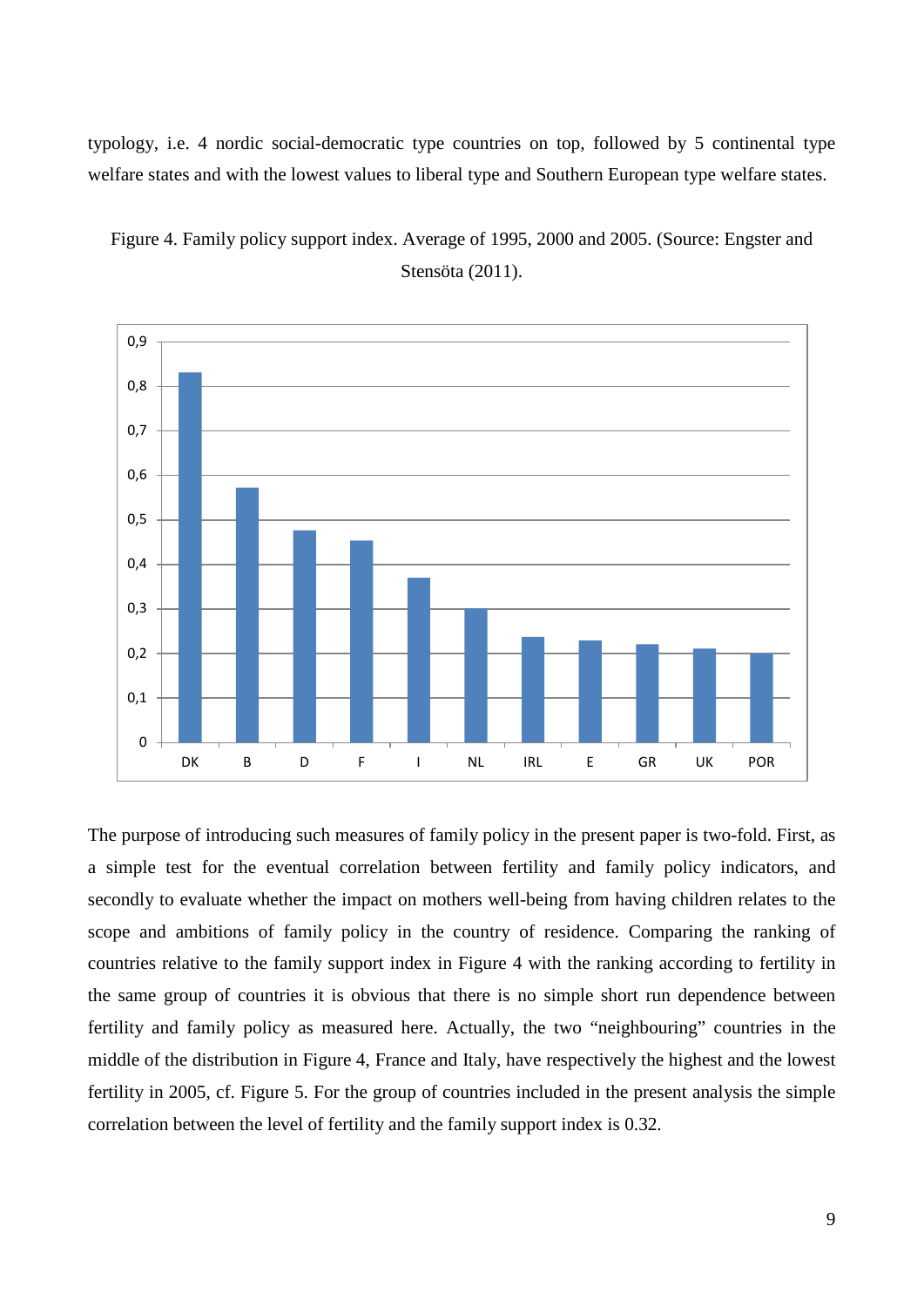

#### Figure 5. Fertility rates 2005. (Eurostat)

In relation to the aggregate index for family support shown in Figure 4, it should be emphasized that indicators of family friendly policies are based on a broad number of variables or parameters showing quite big variation across time and countries. This conceptual problem contributes to explain the challenge in the literature of finding a stable relationship between family policy and indicators of fertility, see also Neyer (2012).

A solution to this challenge is further complicated by the fact that consistent data series usually do not cover the long period including as well years before as years after the big fertility transition, cf. Figures 1 and 2. An exception is Björklund (2006) containing data for 11 countries between 1960 and 1985 on an aggregate of the value of tax credits, cash benefits and tax allowances to families with children as a share of the net income of an average industrial worker. In 9 out of these 11 countries the share was increasing between 1960 and 1985, i.e. in exactly the period where fertility drops dramatically<sup>[2](#page-6-0)</sup>. This seems to be a dramatic illustration of the counteracting impact on fertility from increasing labor force participation among married women over this period. Kalwij (2010)

<span id="page-12-0"></span> $2^2$  The two countries with a decreasing share had the highest initial levels among the 11 countries.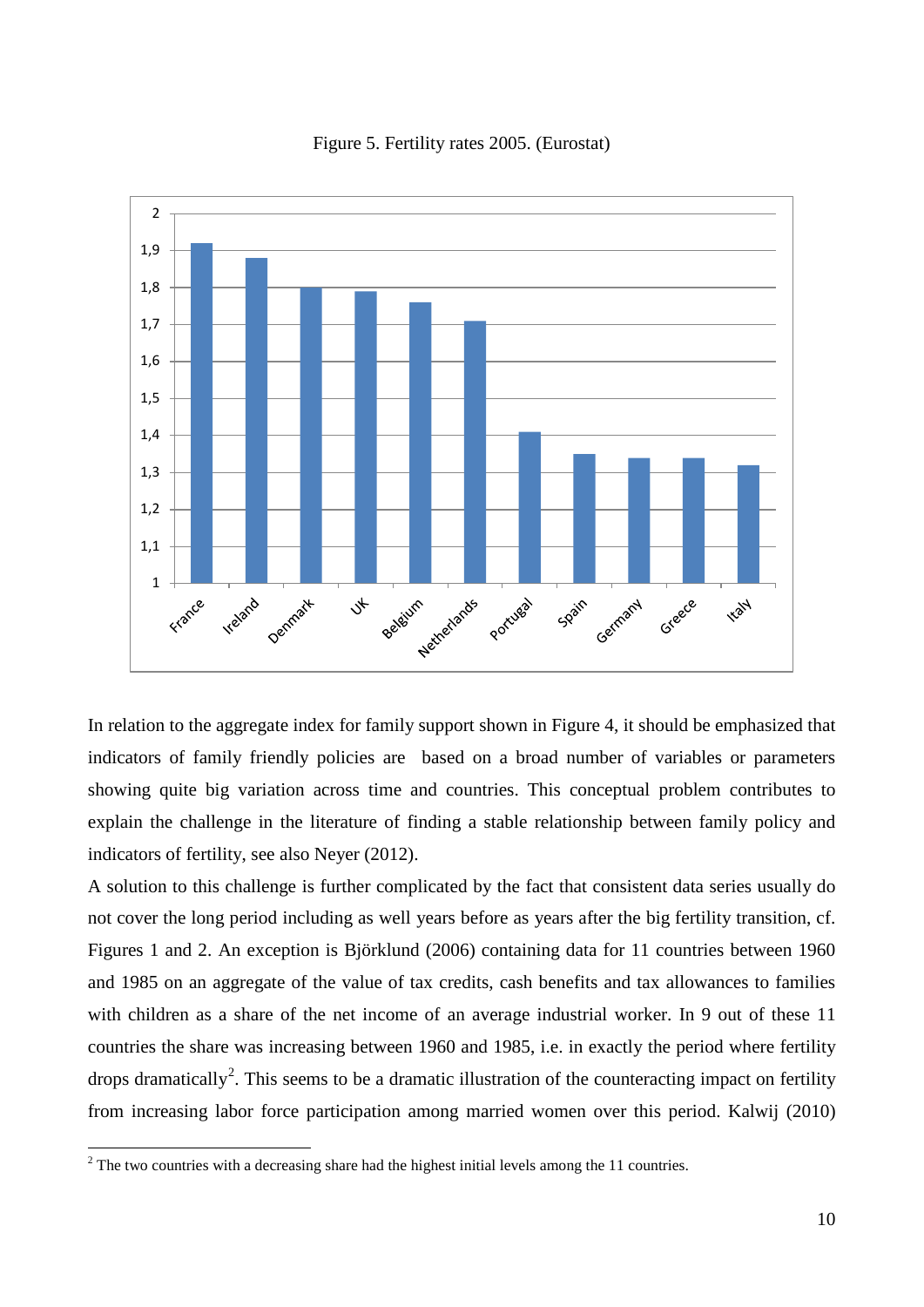analyzes the impact on fertility in 16 European countries from family policy using data from the European Social Survey for 2004. Overall, Kalwij (2010) finds a positive but small effect from family policies on fertility. Kalwij (2010) includes three specific programs. The first, family allowance, is found to have no effect on fertility. In contrast to this, maternity and parental leave and childcare provisions have significant effects as they reduce the opportunity costs of having children and thereby facilitate having a job and children at the same time. Kalwij (2010) includes data on the average annual change from 1980 to 2003, i.e. the majority of years after the great fertility transition, for the three specific expenditure programs, cf. above. Comparability over time seems to be present for mean family allowance and mean maternity and parental leave benefits while child care subsidies seems to be nearly absent until the turn of the century in Portugal and Spain making average annual change over the full period irrelevant. For the two first indicators, the average annual changes are negative for Portugal, Spain, Italy and Greece<sup>[3](#page-12-0)</sup>. This is the countries experiencing dramatic declines in fertility since 1980.

One possible aspect in the decline in fertility could obviously be an increase in the share of women who remain childless. Calculated from data in Kalwij (2010), Figure 6 shows estimates of the share of women who remain childless based on data from European Social Survey from 2004. The simple correlation with the fertility data in Figure 5 is -0.75. The current low level of fertility accordingly could be in part explained by a high level of childlessness. However, strong conclusions should not be based on this short-run correlation. Caution on this concern is motivated in Rowland (1998) presenting data on the total proportion of childless women in Australia at ages 45-49 years for female cohorts born 1851-56 to 1952-57. A peak in childlessness is found at about 30 per cent for the birth cohorts 1901-1906. For most of the fertile life stage for those cohorts fertility however increases from just above replacement level, slightly above 2, to a level of 3.5 in the mid-1950s.

<span id="page-13-0"></span><sup>&</sup>lt;sup>3</sup> Except a small positive change for mean maternity leave in Spain.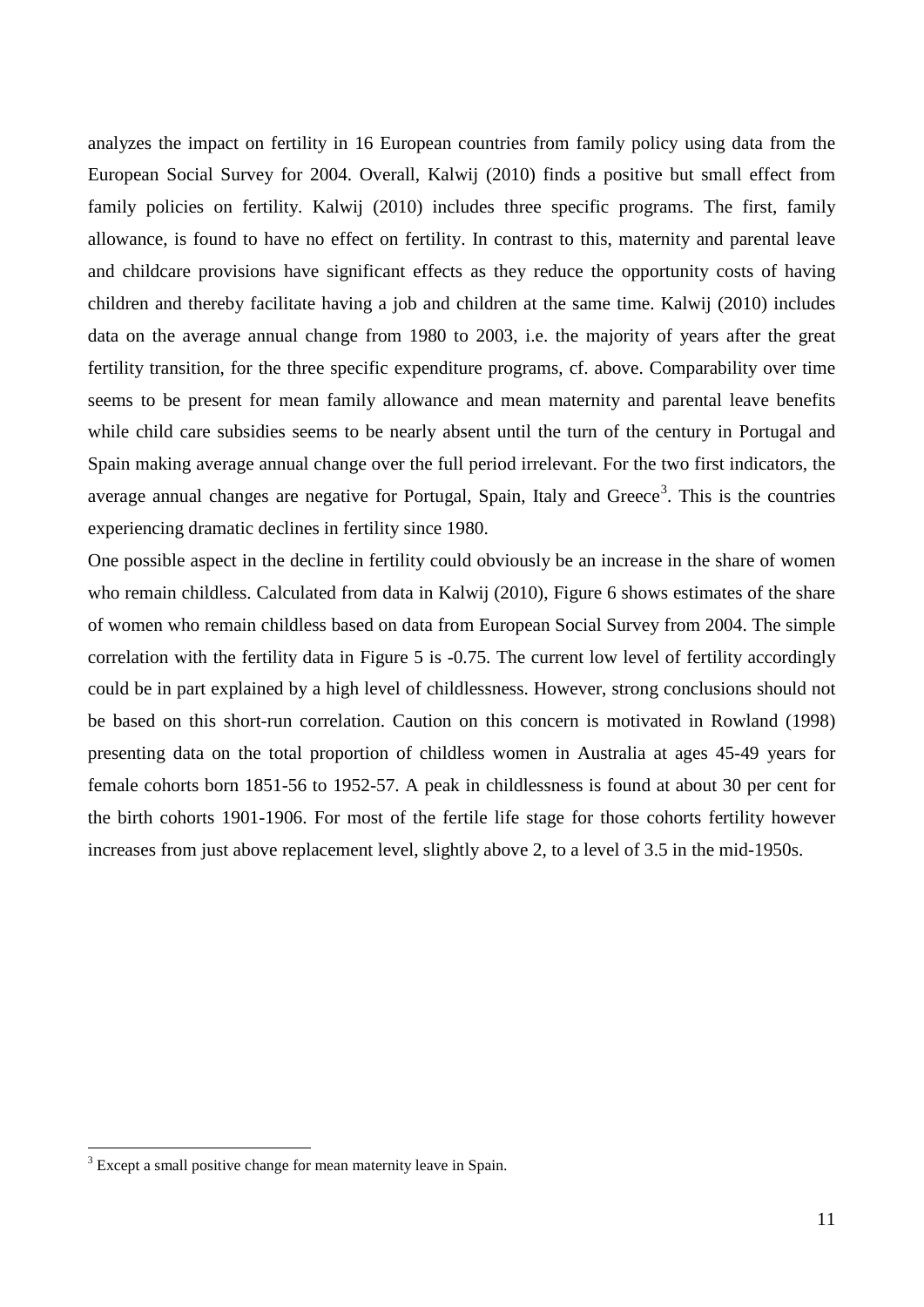

#### Figure 6. Share of women who remain childless. (European Social Survey, 2004)

A very comprehensive survey of the area discussed here is found in Thévenon (2011). The survey emphasizes the diversity in family friendly policies across countries and their stability – or lack of stability – over time in specific countries. Thévenon (2011) concludes that differences in financial support to families targeting the direct cost of children has a positive but small effect on fertility rates. Further, availability of childcare solutions appears to contribute in explaining cross-country differences in fertility. The final conclusion in Thévenon (2011) is that the effect of policies on total fertility rates is relatively small. The eventual relations between fertility and SWB is taken up in subsequent sections.

### **5. Descriptive evidence**

In this section we present descriptive evidence regarding the impact from giving birth to your first, respectively your second child. We use data from the ECHP on 11 EU countries<sup>[4](#page-13-0)</sup> and restrict the sample to focus on married and cohabiting women only, following the suggestion in Angeles (2010a). To be more specific we study a sample consisting of married or cohabiting women,  $20 -$ 

<span id="page-14-0"></span><sup>&</sup>lt;sup>4</sup> The analysis is restricted to the 11 EU countries with the necessary data for the analyses in the ECHP.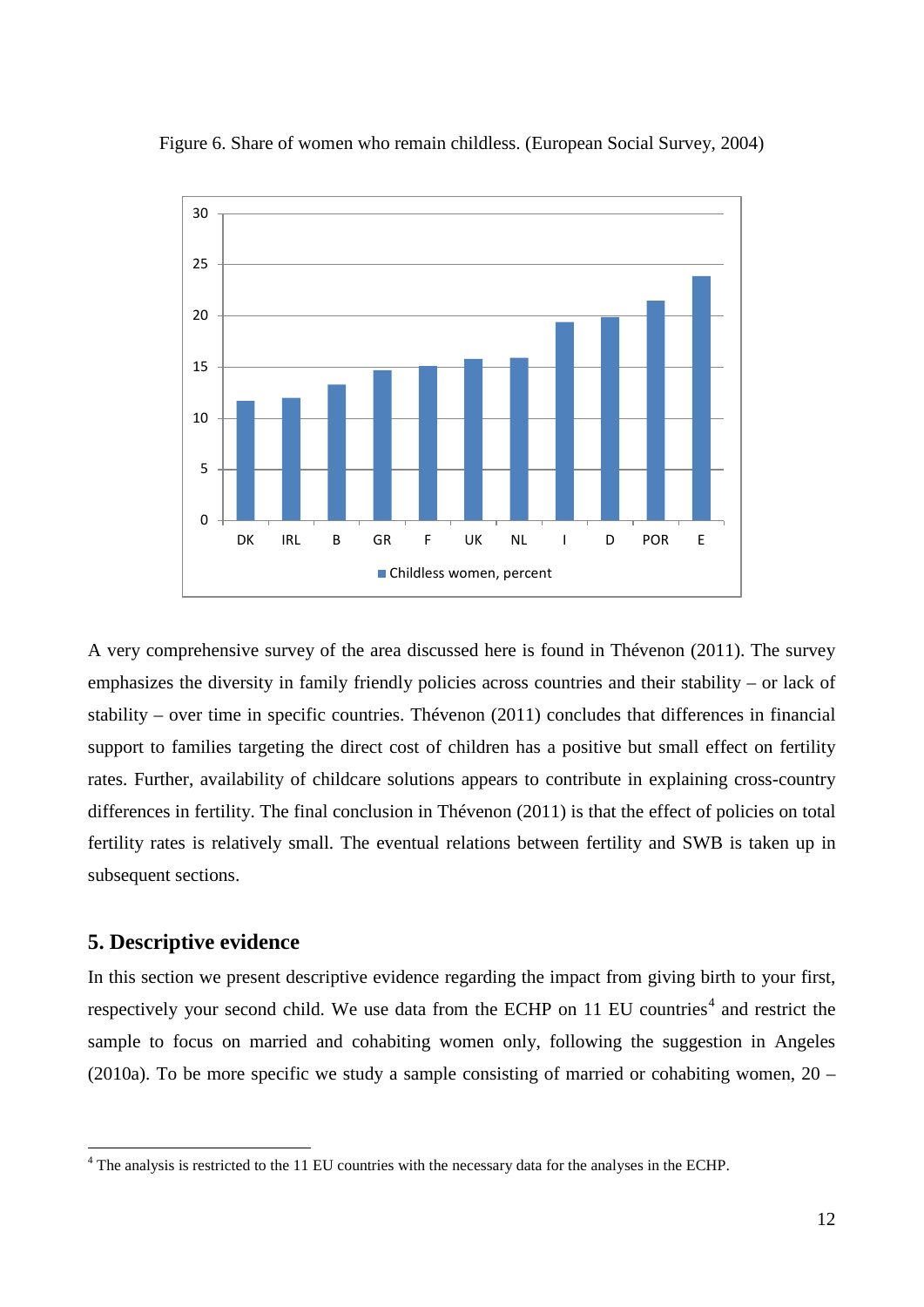42 years old in the year of giving birth to a first or a second child<sup>[5](#page-14-0)</sup>. In the first round we focus on births in 1996 being the 3. wave of the panel and calculate for each country the average value of the variable PK001, measuring general satisfaction, for the two years, wave 1 and 2, before the year of the birth in wave 3, and for the five years after the birth. Next, we calculate an average over all countries using number of observations in each country as weights. For births of the first child these averages are shown in Figure 7. Country average values are shown in the Appendix, Table A1.



Figure 7. Weighted average of satisfaction variable for married women having their first child in w3 (1996).

Three observations follow from Figure 7. First, while the variation in the average values is small, it seems evident that there is a jump up in the year where the first birth occurs, compared with a lower and fairly stationary level in the two preceding years. Secondly, the average level of satisfaction seems to remain at the new slightly higher level at least for the next five years. Finally, there does not seem to be any anticipation effect on SWB of having a first child in the year immediately before the birth.

<span id="page-15-0"></span> <sup>5</sup> A birth is identified by HD010 "Number of members born". A first birth is identified by the difference HD001 "Household size" - HD003 "Number of adults in the household" being 0 in the period prior to HD010 taking the value 1. We according only consider single births and not births of twins or more.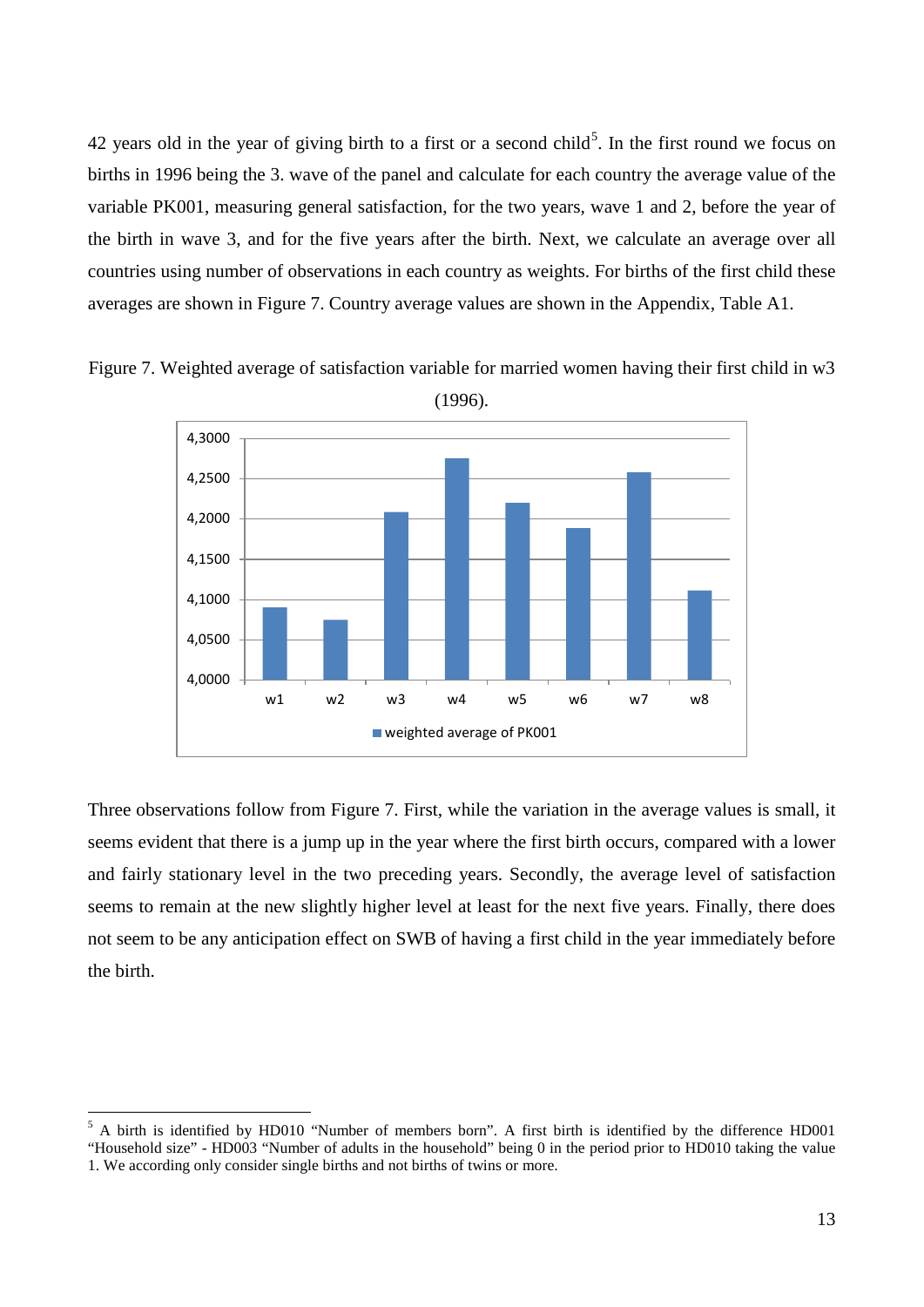

Figure 8. Weighted average of satisfaction variable for married women having their second child in w3 (1996).

Figure 8 shows the result from making the same type of calculation for the event of having a second child<sup>[6](#page-15-0)</sup>. The number of observations is somewhat higher here as the population under "risk" is somewhat higher consisting of all married or cohabiting women in the specific age group having one child already. As in Figure 7 the differences are small, however we find a peak in the year of having the second child. The jump up from the two preceding years is much less pronounced than for the first birth and might be interpreted as anticipation being better founded in a situation where a veil of ignorance has been lifted as the women in Figure 8 has one child already. On average, satisfaction after the second birth declines to below the pre-birth level<sup>[7](#page-16-0)</sup>.

In Figures 7 and 8 the idea is to use the 8 waves in the ECHP panel in a way giving the option of following satisfaction two years before giving birth and the maximum number of years after the event of birth of either first or second child<sup>[8](#page-16-1)</sup>. Another approach is shown in Figure 9. We still focus on observations both before and after a first birth. To maximize the number of observations we select a moving 4 years window as observation period, of which the 8 years long panel allows us 5 windows. In each 4 years window, we calculate the average satisfaction in the year before a first

 $6$  The birth of a second child is identified similarly to a first child, only now HD001-HD003 increases from 1 in period t-1 to 2 in period t.

<span id="page-16-0"></span><sup>&</sup>lt;sup>7</sup> We have also looked into the question of whether spacing between the first and the second birth is important for swb of the mothers. The spacing differs between countries in the interval between 1.8 and 2.8 years. The average swb at the time of the second birth among those who have their first birth in wave 3 is slightly higher that at the time of the first birth.

<span id="page-16-2"></span><span id="page-16-1"></span><sup>&</sup>lt;sup>8</sup> We have extracted the same type of data as those behind Figures 7 and 8 for a third birth. The number of observations are however too small for analysis.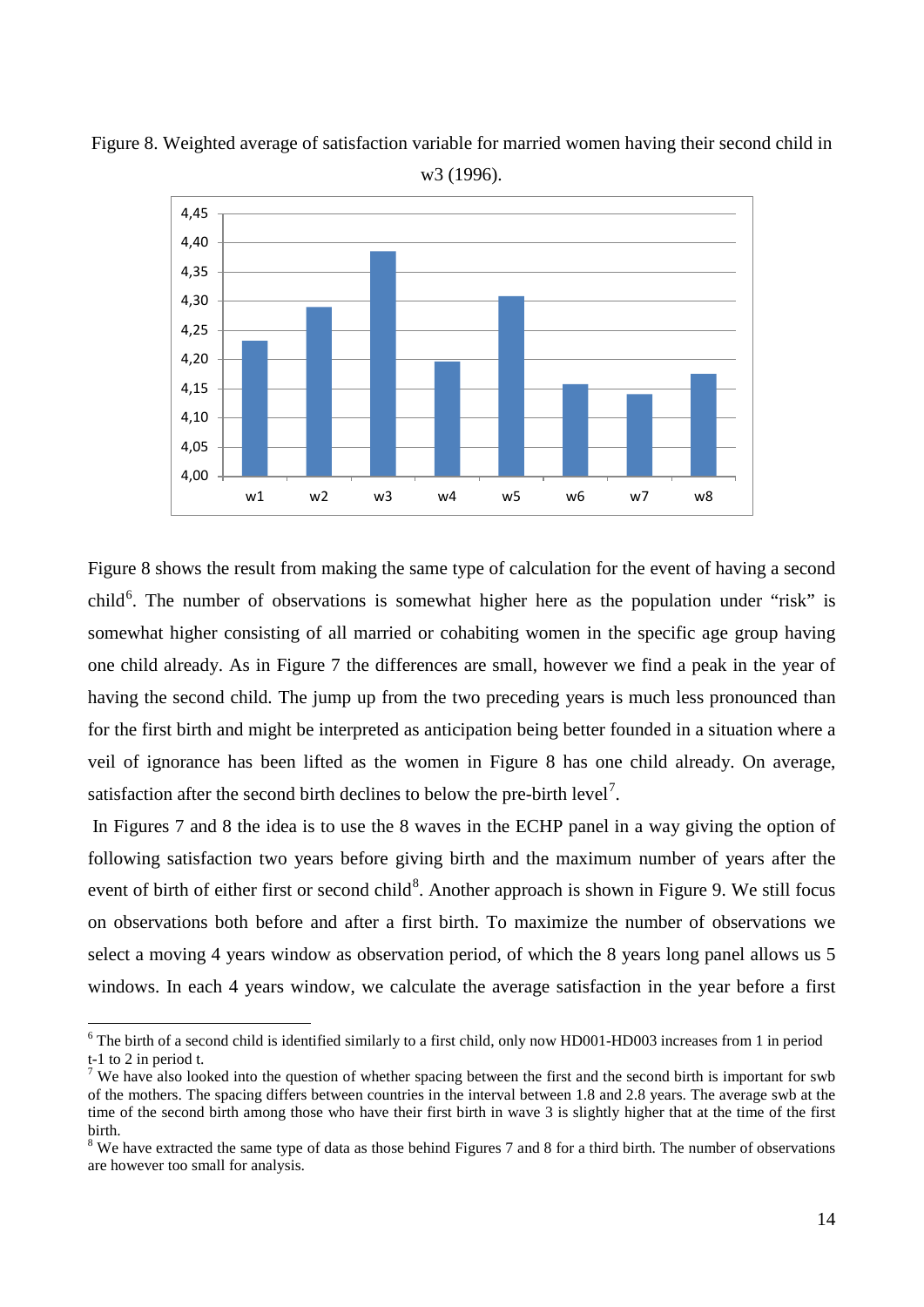birth, in the year having your first child and in the two years after the first birth. Throughout, the calculations are based on married or cohabiting women 20-42 years old in the year of the birth. The resulting 5 windows with average satisfaction profiles are shown in Figures A1-A5 in the appendix where country average values are weighted by number of observations. Figures A1-A5 shows a jump up from the year before to the year of the 1. birth for all 5 windows. For four of the five windows it turns out that the peak value is in the year of birth. Finally, we have aggregated the five 4-year windows by weighting with the number of observations. The result from this "super aggregation" is shown in Figure 9. Once again, the differences are small, but based on nearly 8.000 observations it seems fairly convincing that the first birth on average increases subjective well-being for married or cohabiting women across Europe<sup>[9](#page-16-2)</sup>.

Figure 9. Weighted average value of satisfaction based on all 1. birth observations with the option of observing satisfaction as well before as after the birth



Finally, the GSOEP data offers a possibility for looking into the impact on SWB from the 1. birth over significantly longer periods. The focus in Figure 10 is an attempt to identify eventual anticipation effects up to the year of giving birth to the first child and the impact on SWB from giving birth. The anticipation effect relative to having the child in year t is measured in Figure 10 as  $SWB_{t-1}$  –  $SWB_{t-2}$ . Quite dominantly, the anticipation effect is found to be positive. The impact effect is measured in Figure 10 as  $SWB_{t+1} - SWB_t$ . It is with one exception found to be negative

<span id="page-17-0"></span><sup>&</sup>lt;sup>9</sup> The same type of analysis has been made for the fathers. Here we find no significant effects.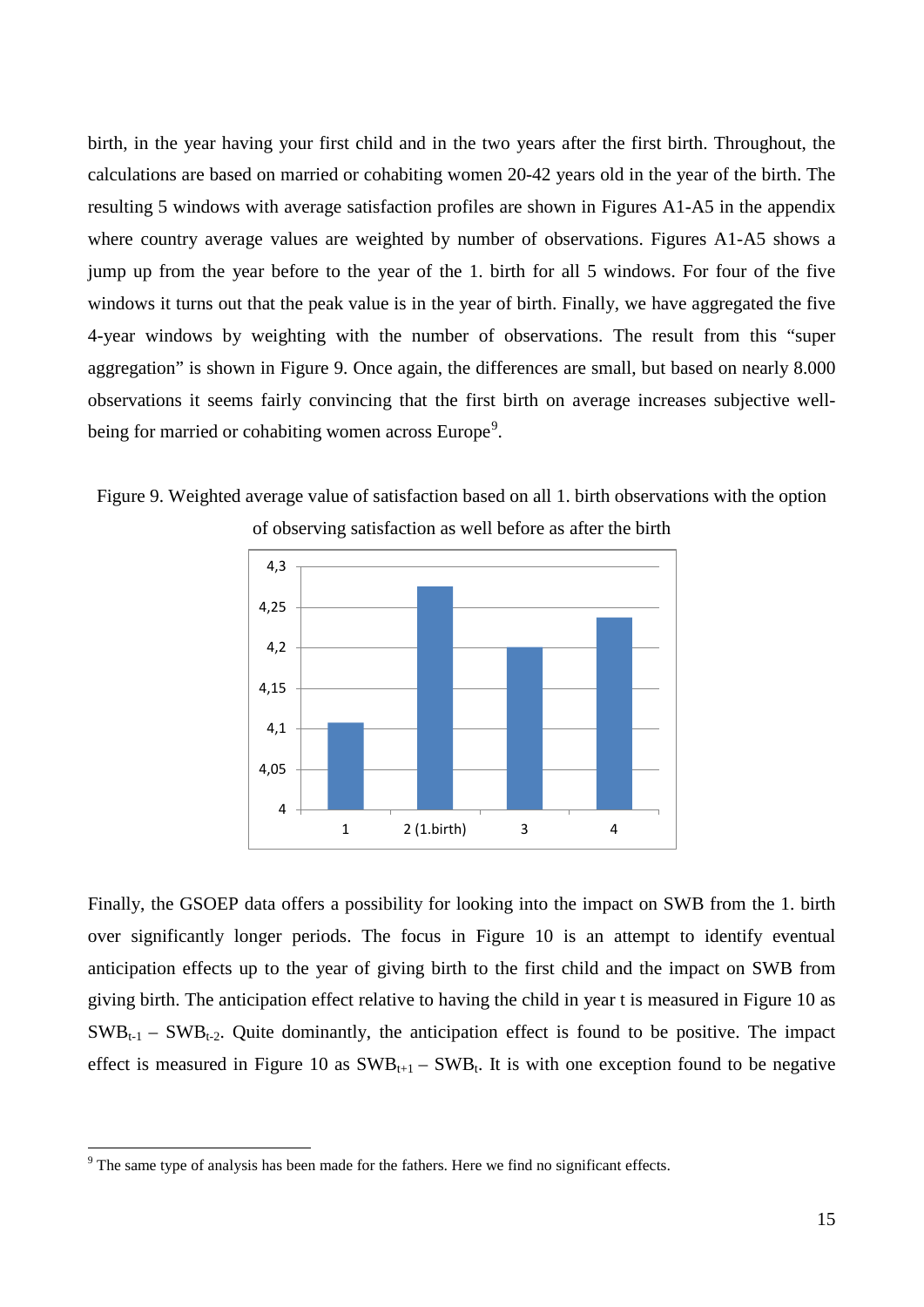over the period 1991 – 2011. So, women in Germany are looking forward to their first child but the immediate reaction after the birth seems to be negative.



Figure 10. Anticipation effects and impact effect from having the first child. Calculations from GSOEP 1991-2011.

The level of subjective well-being in a longer perspective before and after a first birth is illustrated in Figures 11 and 12. In Figure 11, we look at the profile of subsequent SWB for birth taking place in 1991, 1994 and 1997. Obviously, other facts and events in life can occur in the next, up to 20 years after the birth. However, the profiles look like the initial downturn immediately after a first birth, cf. Figure 10, followed by a new fairly stable level. Considering the positive anticipation effect found in Figure 10, it seems that the broad conclusion is a peak value for SWB in the year of giving birth followed by a return to the pre-birth level, i.e. full adaptation occurs to this life event. This last point is illustrated in Figure 12 showing for the birth of the first child how SWB changes from 4 years before to up to 16 years after. It is interesting to note that this is in contrast to the dip in SWB found at the birth of a child in the BHPS, cf. Clark and Georgellis (2013). The BHPS study however does not focus on the birth of the first child among married and cohabiting women, but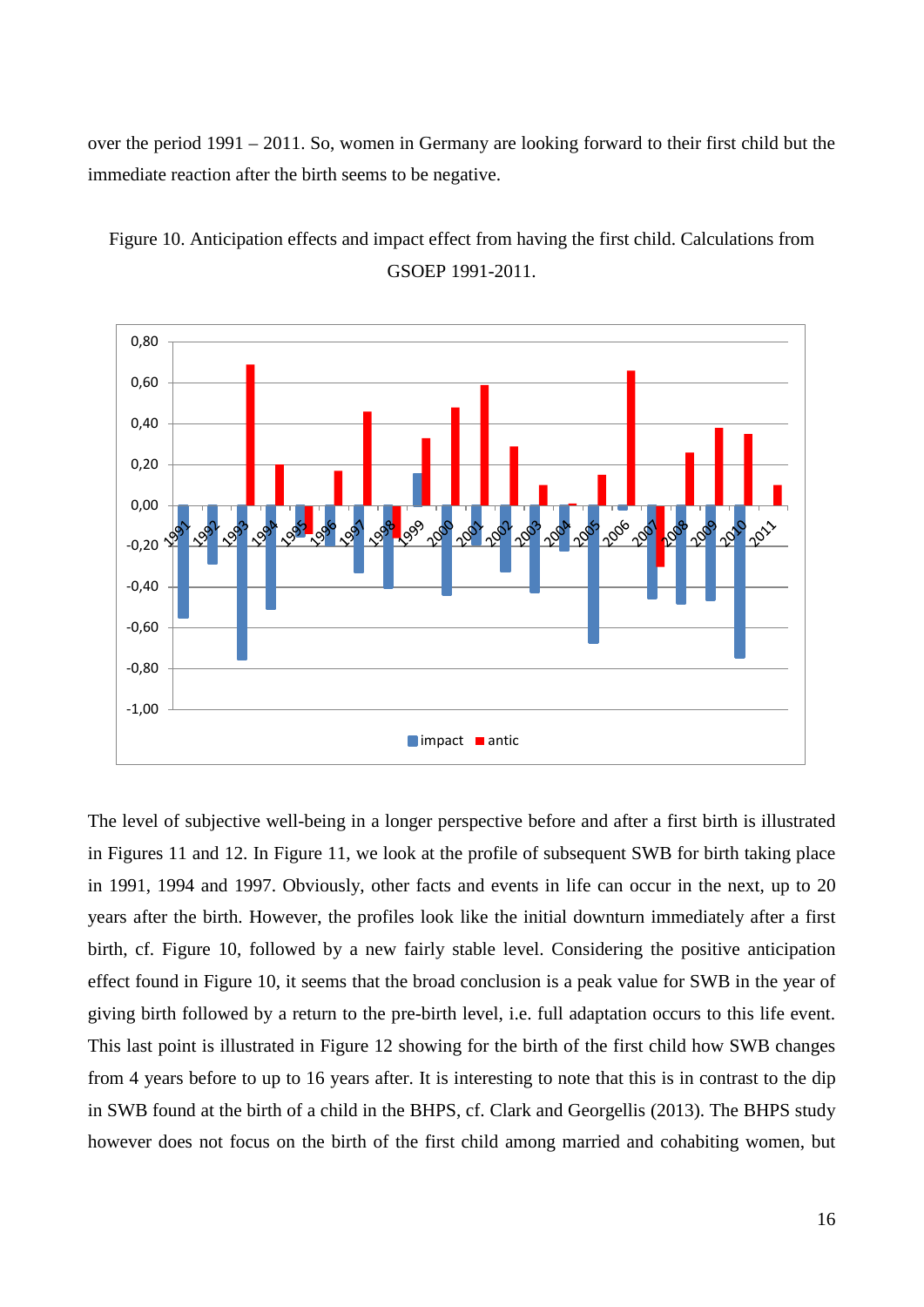more generally birth of a child. In the next Section we focus on quantitative analyses on the impact from children on mother's SWB including a number of control variables in a cross-country setting.



Figure 11. Average swb for mothers getting their first child in 1991, 1994 and 1997.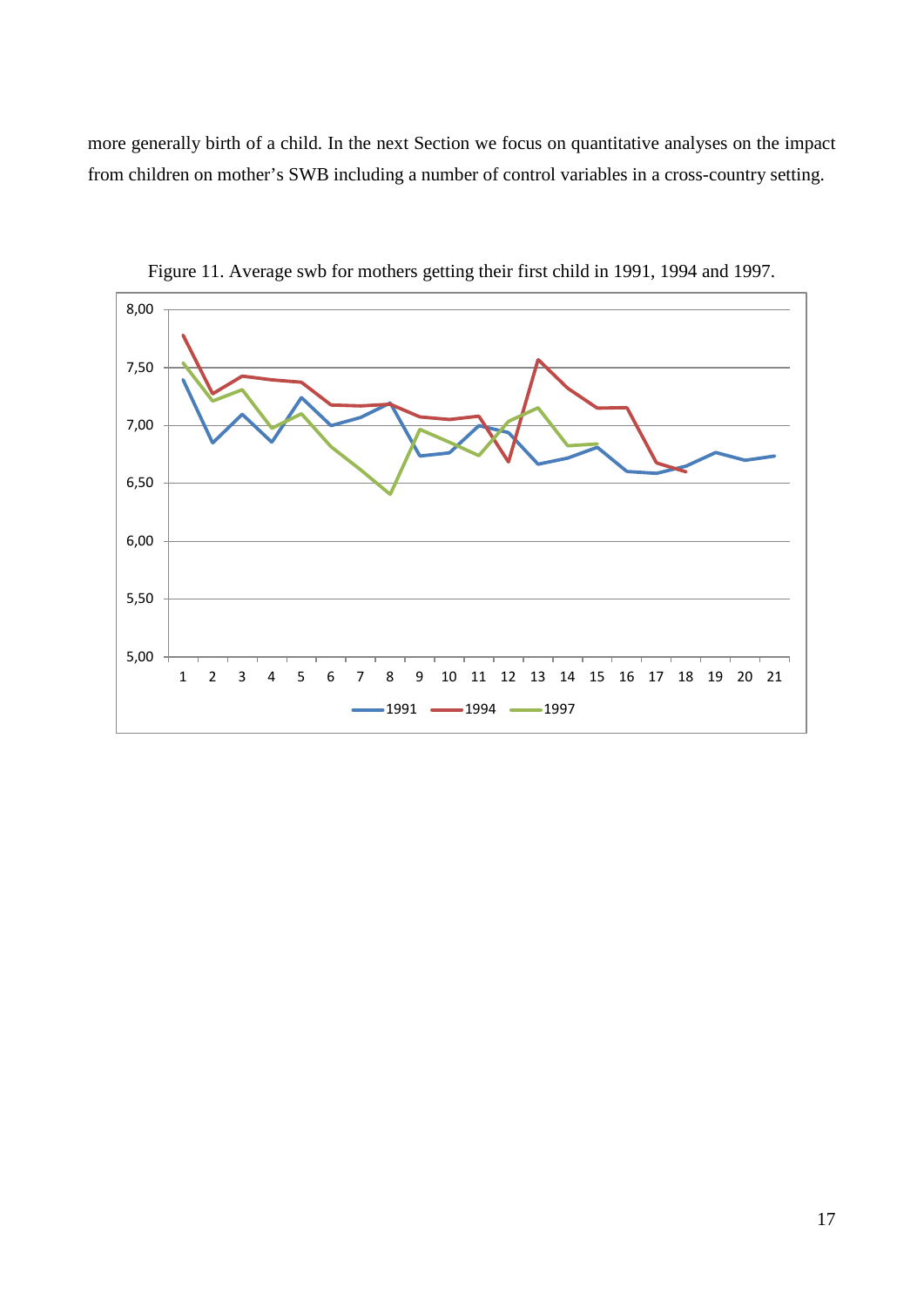

-4 -3 -2 -1 0 1 2 3 4 5 6 7 8 9 10 11 12 13 14 15 16

 $-1.$  child 1995  $-1.$  child 1998  $-1.$  child 2001

Figure 12. Average swb for mothers having their first child in 1995, 1998 and 2001, from 4 years before birth to up til 16 years after.

#### **6. Some estimation results**

6,00

6,20 6,40

6,60 6,80 7,00

The purpose in this section is to analyze if the impact found in the descriptive survey in Section 5 is supported controlling for other important covariates than giving birth in estimations of the satisfaction variable. As a beginning we use the ECHP data to examine whether having children per se has a significant impact or not on the satisfaction variable. A first round of results from panel logit estimations are presented in Table 1. The left hand side variable is the satisfaction variable PK001 with 6 possible outcomes converted to a binary variable set at 1 for  $PK001 = \{4,5,6\}$  and set at 0 for PK001 =  $\{1,2,3\}$ . The sample being used in the estimation is all married or cohabiting women 20-42 years old in all waves of the ECHP. The explanatory variable in focus is the number of children which is also entered squared to capture possible non-linearities in the eventual impact. Further, a number of covariates are included. The first one, eqinc, is the equivalence scale adjusted household income. Next, mainacti is a binary variable set at 1 if the main self reported activity is being in the labor force (either working or unemployed) and set at 0 otherwise. The variable badhealth is a self-reported health evaluation converted from a 5 point scale to be a binary variable.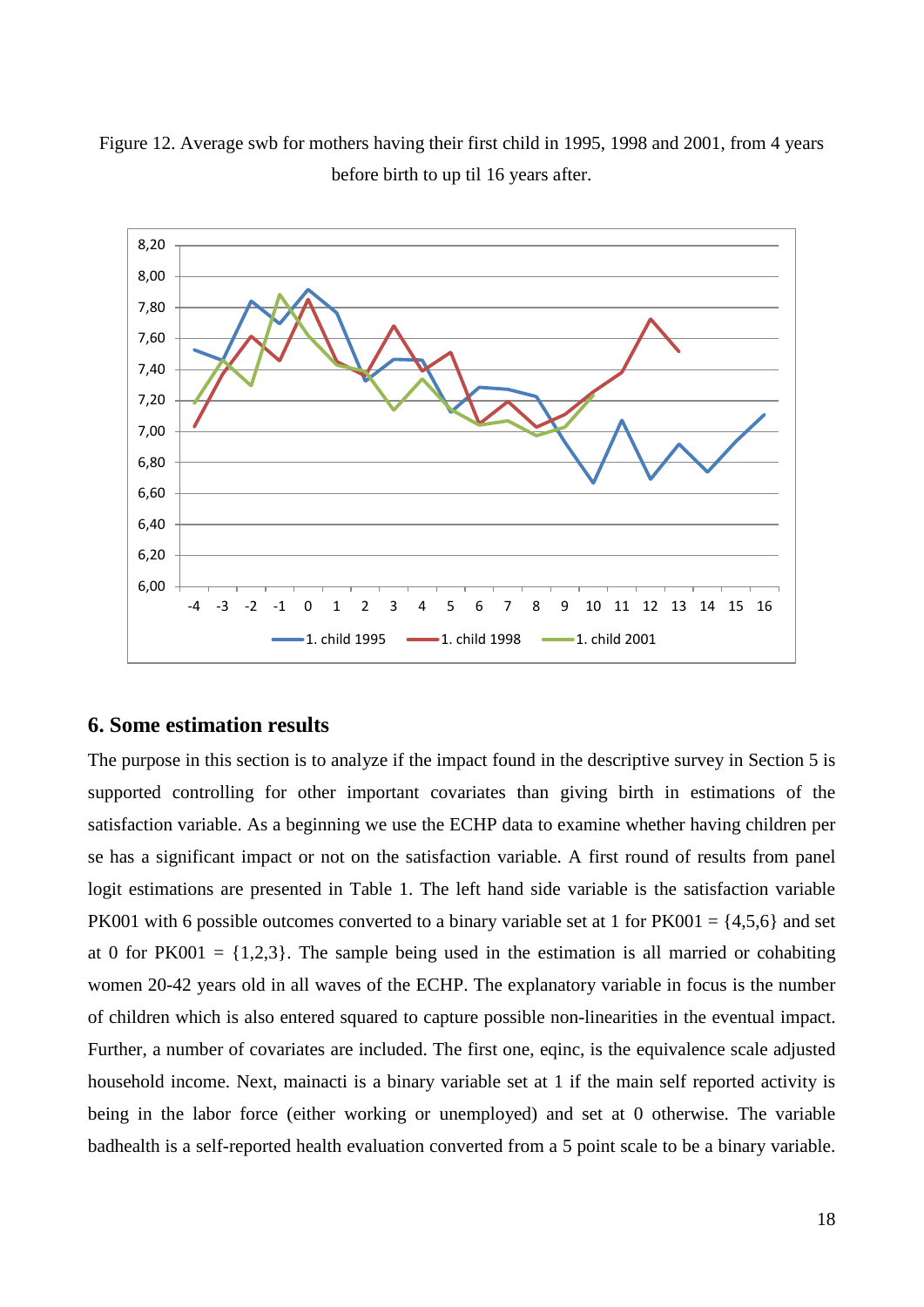Education is entered at two levels with basic school education as the left out category. Finally crime is a binary indicator for the neighbourhood in which the respondent lives $10$ .

Regarding the results we find a significant impact from the number of children for 5 out of 11 countries. The impact is significant and positive for Spain, France, Greece, Ireland, and the UK. If this can be interpreted in terms of welfare state types, an impact is found in some of the Southern European welfare states with low fertility, except in Portugal, and in the liberal type of welfare states consisting here of Ireland and UK. France does not fit into this pattern. In the North European continental and social democratic welfare states there is – with Belgium as an exception - no impact from the number of children. For France, Ireland and the UK, we further find indications of a non-linearity in the number of children. The covariates mostly have the expected signs. The variable for main activity of the women (mainacti) has mixed effects, probably reflecting differences in family policies relative to having children.

In Table 2 we report the results in panel logit estimations from using the event of giving birth to the first child as explanatory variable along with covariates. We include married and cohabiting women  $20 - 42$  years old as in the descriptive analysis above. We find a significant positive impact from the first birth in all the countries, except Belgium, Denmark and UK. Equivalence scale adjusted income (eqinc) has a significant positive impact on SWB in 7 of the 11 countries. As in Table 1, the evidence is inconclusive regarding the impact from labor force attachment or not. Health problems have the expected negative impact. In 7 of the countries education beyond mandatory school has a positive impact on SWB. We include three age interval dummies for the married or cohabiting women in the selected age group, with  $35 - 42$  years old as excluded group. We find a certain concentration of negative impacts on SWB from being in the younger age groups in Greece, Portugal and especially in Italy which might be related to the very low fertility in these countries.<sup>[11](#page-21-0)</sup>. Finally, the GSOEP data gives an opportunity to test the relationship between SWB and the number of children in the family along with covariates for a longer period than the ECHP years. Table 5 shows the results from a pooled probit analysis of the relation between the SWB variable being 6 or

higher and a number of explanatory variables for married or cohabiting women  $25 - 55$  years old in each of the years 1991 – 2011. Year dummies are not shown in the table.

<span id="page-21-0"></span>

<sup>&</sup>lt;sup>10</sup> See Table A3 of the appendix for a formal definition of the variables.<br><sup>11</sup> The estimations have also been made for the group of single mothers. We find no cases with a significant impact on SWB from having the first child for single mothers.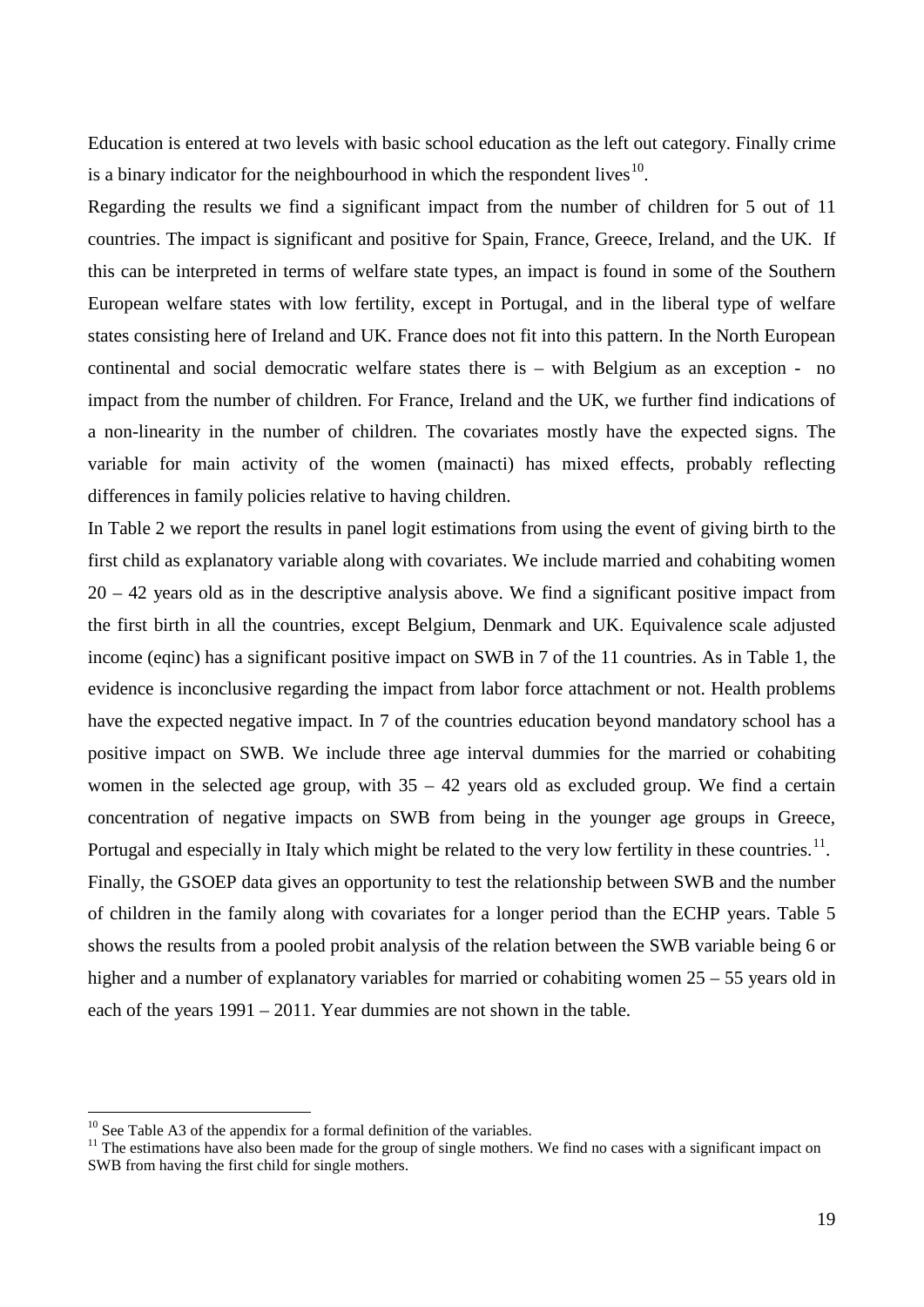|                                       | Coefficient | Z value |
|---------------------------------------|-------------|---------|
|                                       |             |         |
| Number of children 0-7 years old      | 0,0352      | 1,49    |
| Number of children $8 - 15$ years old | 0,0013      | 0,07    |
| Age of mother                         | 0,0071      | 3,73    |
| Education                             | 0,0086      | 0,20    |
| Health                                | 0,2240      | 31,24   |
| Labor force                           | $-0,1134$   | $-3,59$ |
| Adjusted income                       | 1,2018E-8   | 12,80   |
| Constant                              | $-1,7414$   | $-9,76$ |
| Year dummies, 1991 - 2011             |             |         |
| Number of observations                | 9519        |         |
| Adj. $R^2$                            | 0,1247      |         |

Table 5. Impact on mothers well-being from having children in the family. GSOEP data, 1991 – 2011.

There is no significant impact on SWB from children in the family. Age, health and equivalence scale adjusted household income are all significant and positive. Being in the labor force has a significantly negative coefficient which may reflect problems combining family with work life in Germany.

#### **7. Conclusions**

Broad consensus is lacking regarding the relationship between satisfaction/happiness and having children, respectively giving birth to a child. The relationship seems to be important in policy terms and relevant in a more broad approach recognizing the very big structural changes occurring over the last 50 years. In descriptive analyses using the ECHP data we find convincing evidence that there is on average in Europe a positive impact on satisfaction for married and cohabitating women from having especially the first child and to a lesser extent from having the second child. The impact is however small in absolute magnitude. In subsequent multivariate analyses using ECHP data we find significant positive effects both from having children in the family, defined here to include only married or cohabitating women, and from giving birth to a first and a second child. This is not the case for all countries in the ECHP but most systematically so for the Southern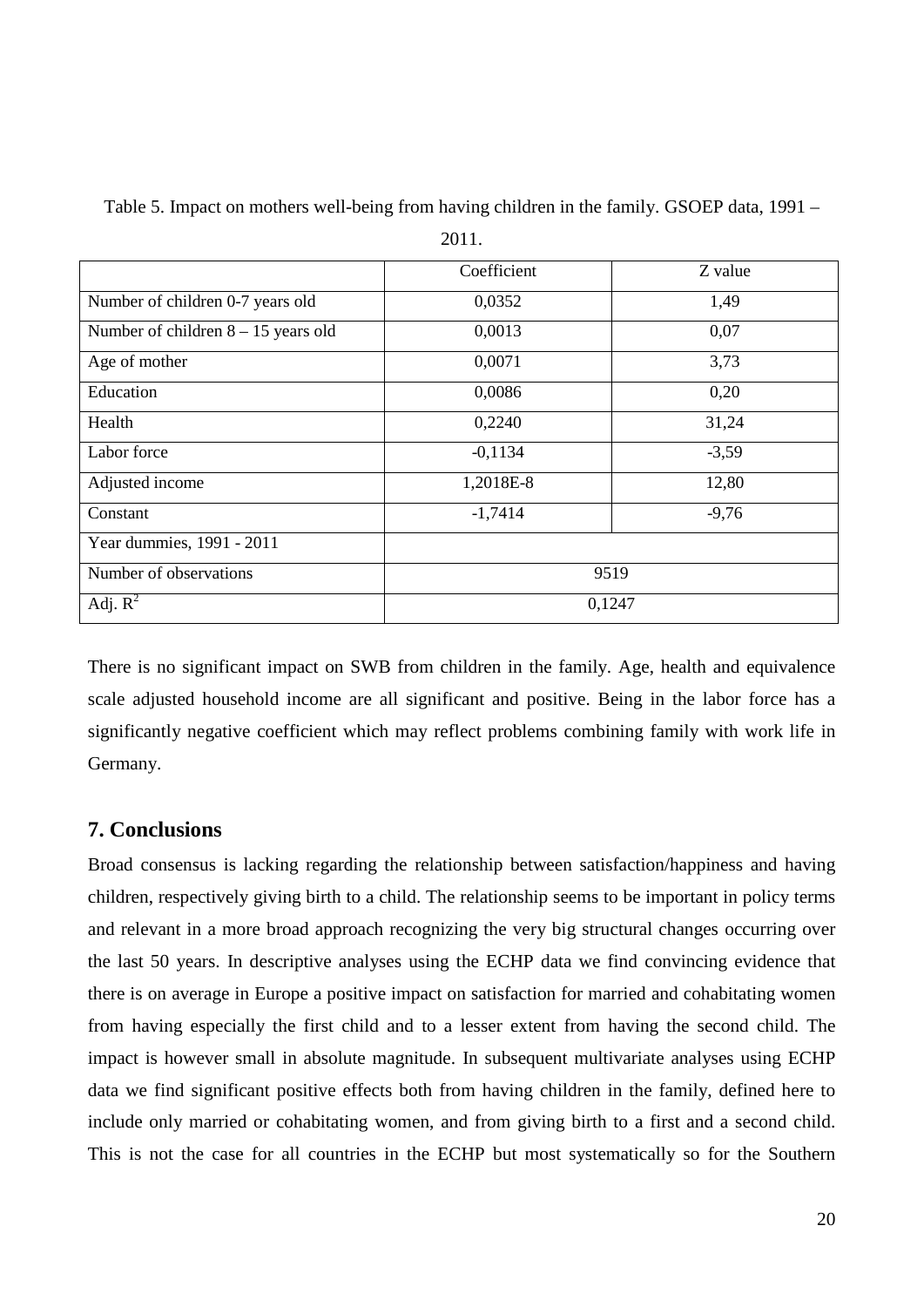European countries and for UK and Ireland representing the liberal type of welfare state. For the Continental and the Social democratic welfare state, we find no impact on satisfaction from having children or from birth of a child. It is well known that the eventual relationship between family policy and fertility is complex. The same is true regarding the relationship between fertility and subjective well-being from having children in the family or from having your first child. There is a tendency in the results found here of an inverse relationship between happiness and fertility.

#### **Literature**

- Aassve, A., S. Massuco and L. Mencarini. 2005. Childbearing and Well-being: A Comparative Analysis of the European Community. *Journal of European Social Policy,* Vol. 15, No. 4: 283-299.
- Angeles, L. 2010a. Children and Life Satisfaction. *Journal of Happiness Studies,* 11, 4: 523-538.
- Angeles, L. 2010b. *Adaptation and anticipation effects to life events in the United Kingdom.* Mimeo. Department of Economics. University of Glasgow.
- Becker, G.S. 1981. *A Treatise on the Family.* Cambridge MA. Harvard University Press.
- Björklund, A. 2006. Does family policy affect fertility? Lessons from Sweden. *Journal of Population Economics,* 19: 3- 24.
- Blanchflower, D.G. 2009. International Evidence on Well-Being. Ch. 7 in A.B. Krueger (ed.) *Measuring the Subjective*  Well-Being of Nations. National Accounts of Time Use and Well-Being. NBER. Chicago University Press.
- Cáceres\_Delpiano, J. And M. Simonsen. 2010. *The Toll of Fertility on Mothers´Wellbeing.* Department of Economics, University Carlos III Madrid, Working Paper 10-06.
- Clark, A.E. and A.J. Oswald. 2002. A simple statistical method for measuring how life events affect happiness. *International Journal of Epidemiology,* 31: 1139-1144.
- Clark, A., E. Diener, Y. Georgellis and R.E. Lucas. 2008. Lags and Leads in life satisfaction: a test of the baseline hypothesis. *The Economic Journal,* 118, June: F222-F243.
- Clark, A.E. and Y. Georgellis. 2013. Back to baseline in Britain: Adaptation in the BHPS. *Economica*, 80 (319): 496- 512.
- Engelhardt, H., and A. Prskawetz. 2005. A Pooled Time-Series Analysis on the Relation Between Fertility and Female Employment. European Demographic Research Papers 1. Vienna Institute of Demography.
- Engster, D. and H.O. Stensöta. 2011. Do Family Policy Regimrs Matter for Children´s Well-Being? *Social Politics,*  Vol. 18, no. 1: 82-124.
- Esping-Andersen, G. 1990. *The Three Worlds of Welfare Capitalism.* Princeton University Press.
- Ferrera, M. 1996. The "Southern Model" of welfare in social Europe. *Journal of European Social Policy,* 6(1): 17-37.
- Goldstein, J.R., M. Kreyenfeld, A. Jasilioniene and D.K. Örsal. 2013. Fertility reactions to the "Great Recession" in Europe: Recent evidence from order-specific data. *Demographic Research,* vol. 29, article 4: 85-104.
- Hansen, T. 2012. Parenthood and Happiness: a Review of Folk Theories Versus Empirical Evidence. *Social Indicators Research,* 108: 29-64.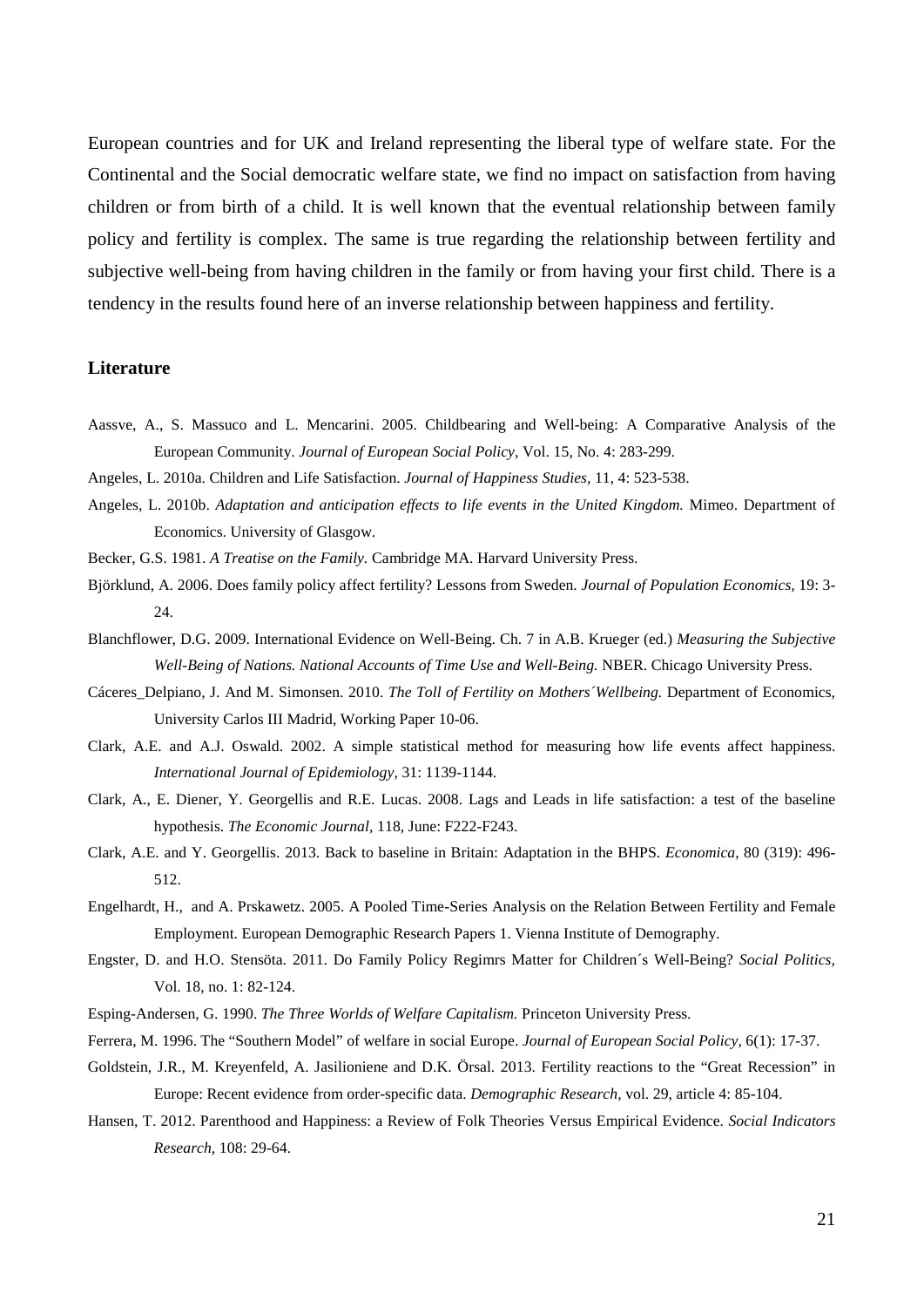- Hansen, T., B. Slagsvold and T. Moum. 2009. Childlessness and Psychological Well-being in Midlife and Old Age: An Examination of Parental Status Effects Across a Range of Outcomes. *Social Indicators Research,* 94(2) : 343-362.
- Hillerås, P.K., H. Aguero-Torres and B. Winblad. 2001. Factors influencing well-being in the elderly. *Current Opinion in Psychiatry,* 14(4): 361-365.
- Kalwij, A. 2010. The impact of family policy expenditure on fertility in Western Europe. *Demography,* 47, 2: 503-519.
- Kohler, H.-P., J.R. Behrman and A. Skytthe. 2005. Partner + Children = Happiness? The Effects of Partnerships and Fertility on Well-Being. *Population and Development Review,* Vol. 31, 3: 407-445.
- Korpi, W. 2000. Faces of Inequality: Gender, Class, and Patterns of Inequalities in Different Types of Welfare States. *Social Politics,* 7(2): 127-91.
- Margolis, R. And M. Myrskylä. 2011. A Global Perspective on Happiness and Fertility. *Population and Development Review* 37(1): 29-56.
- Myrskylä, M. and R. Margolis. 2012. *Happiness: Before and After the Kids.* Max Planck Institute for DemographicResearch. Working Paper 2012-013.
- Neyer, G. 2012. *Welfare States, Family Policies, and Fertility in Europe.* Stockholm University Linnaeus Center on Social Policy and Family Dynamics in Europe, SPaDE. Working Paper 2012:10.
- Pedersen, P.J. and T. Dall Schmidt. 2011. Happiness in Europe. Cross-country differences in the determinants of satisfaction with main activity. The Journal of Socio-Economics, Vol. 40: 480-489
- Plagnol, A.C. and J. Scott. 2011. What Matters for Well-Being: Individual Perceptions of Quality of Life Before and After Important Life Events. *Applied Research in Quality of Life,* Vol. 6, No.2: 115-138.
- Rowland, D.T. 1998. The Prevalence of Childlessness in Cohorts of Older Women. *Australasian Journal on Ageing,*17(1): 18-23.
- Powdthavee, N. 2010. *And You Think Having Children Will Make You Happy! A Case of Focusing Illusion*. Mimeo.
- Suh, E., E. Diener and F. Fujita. 1996. Events and subjective well-being: only recent events matter. *Journal of Personal Social Psychology,* 70: 1091-1102.
- Thévenon, O. 2011. Family Policies in OECD Countries: A Comparative Analysis. *Population and Development Review* 37(1): 57-87.
- Veenhoven, R. 2002. Commentary: The units of utility. *International Journal of Epidemiology,* 31: 1144-1146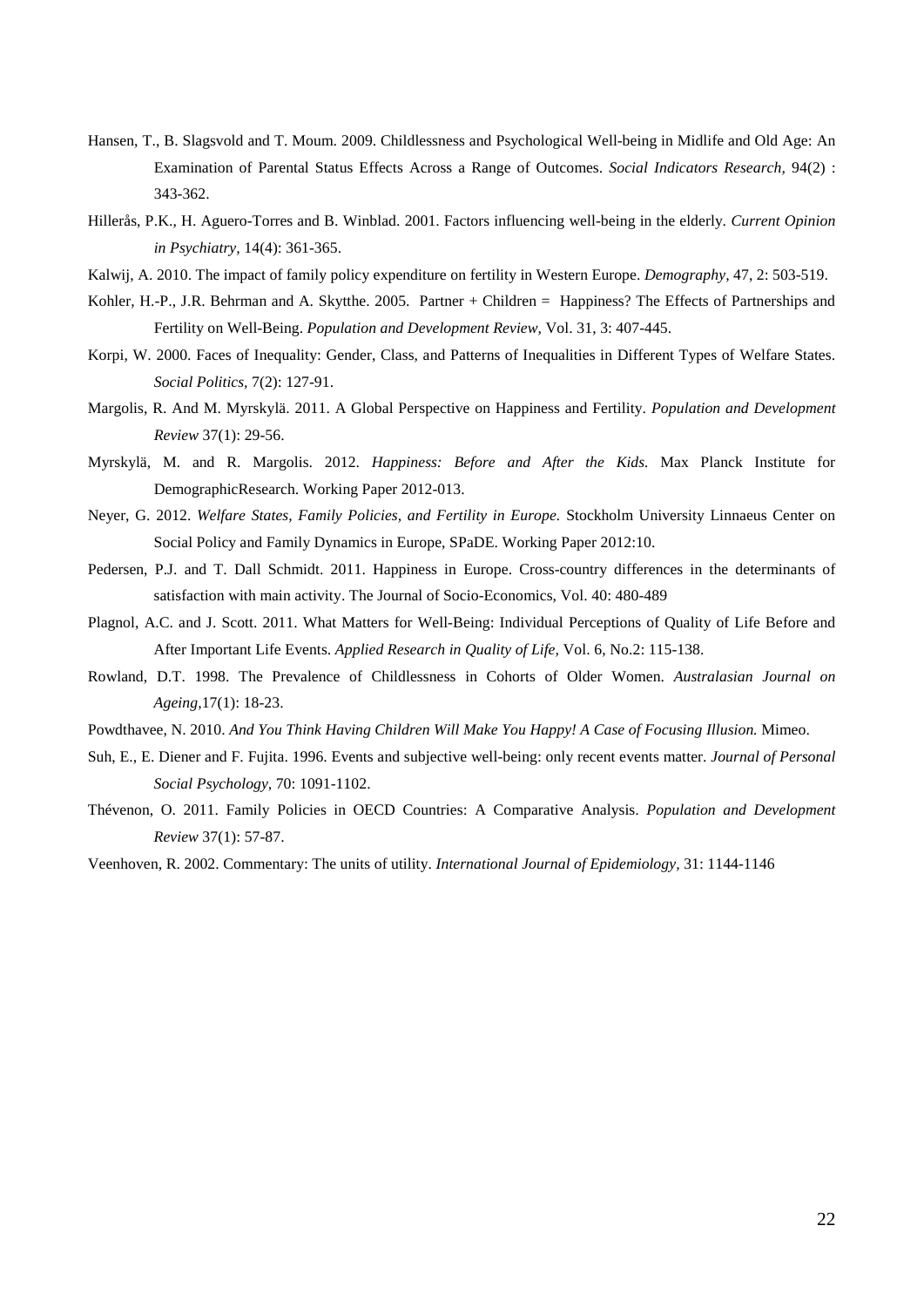

Figure A1. Weighted average of satisfaction variable for married women having their first child in 1995.

Figure A2. Weighted average of satisfaction variable for married women having their first child in 1996.

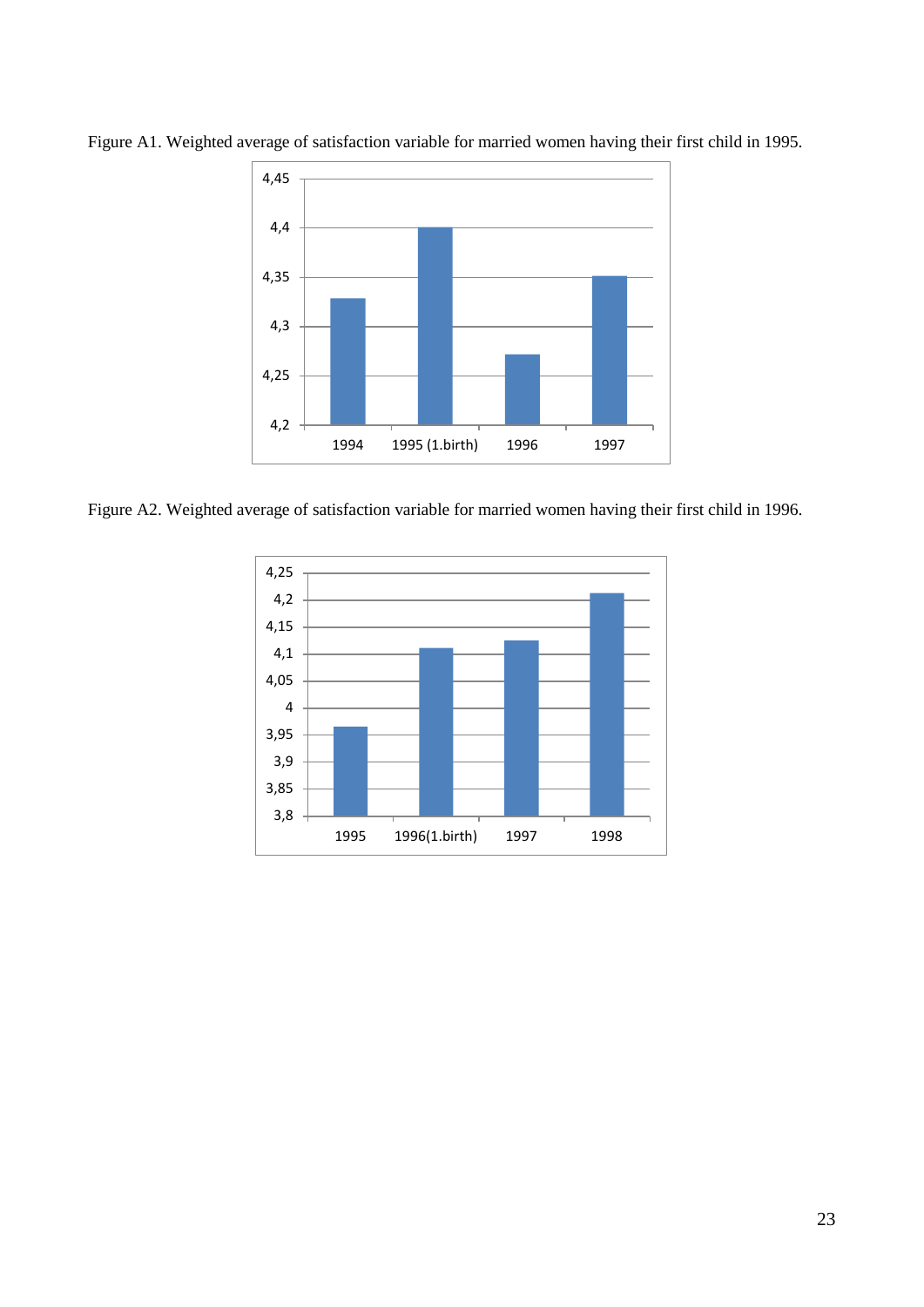

Figure A3. Weighted average of satisfaction variable for married women having their first child in 1997.

Figure A4. Weighted average of satisfaction variable for married women having their first child in 1998.

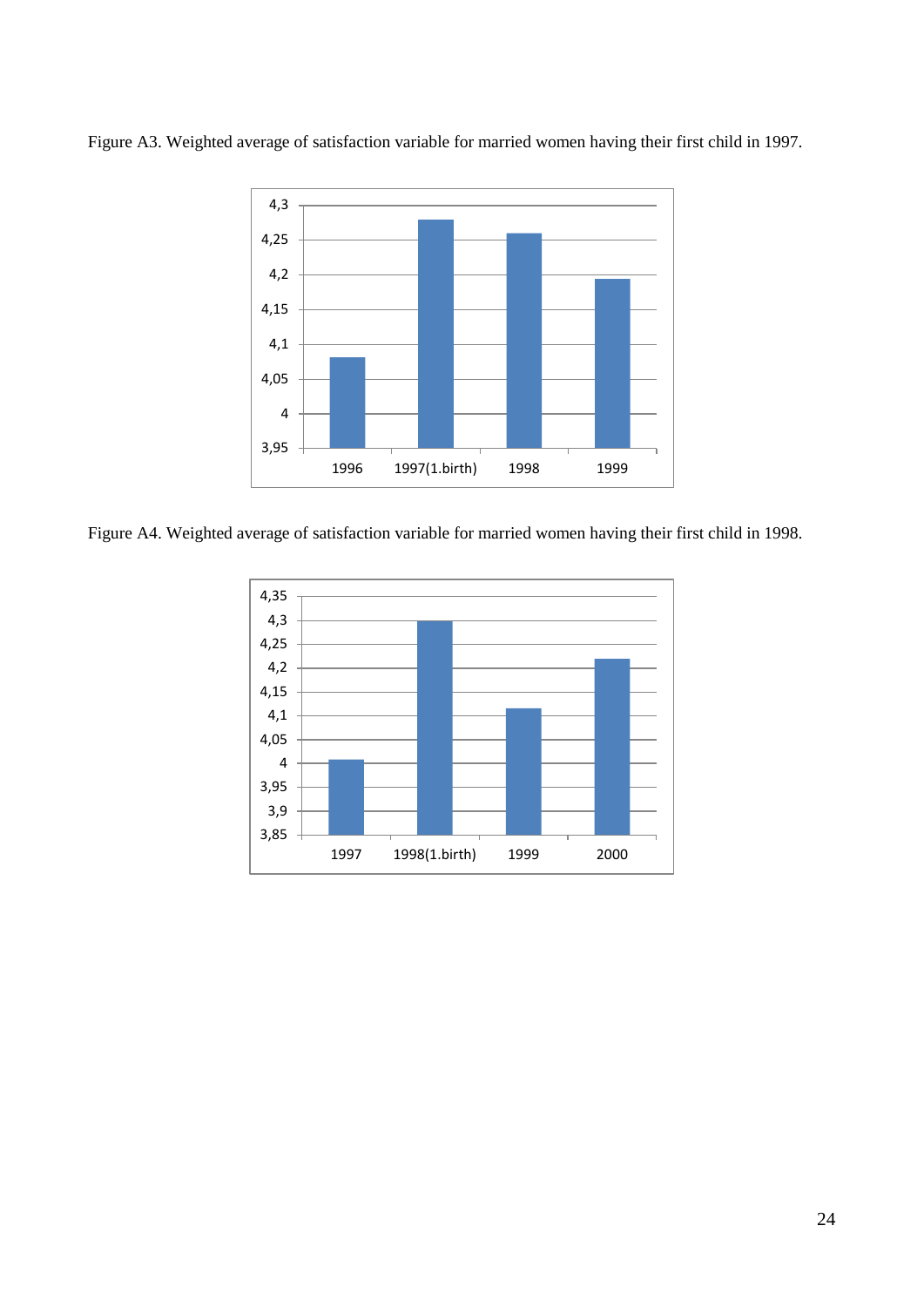

Figure A5. Weighted average of satisfaction variable for married women having their first child in 1999.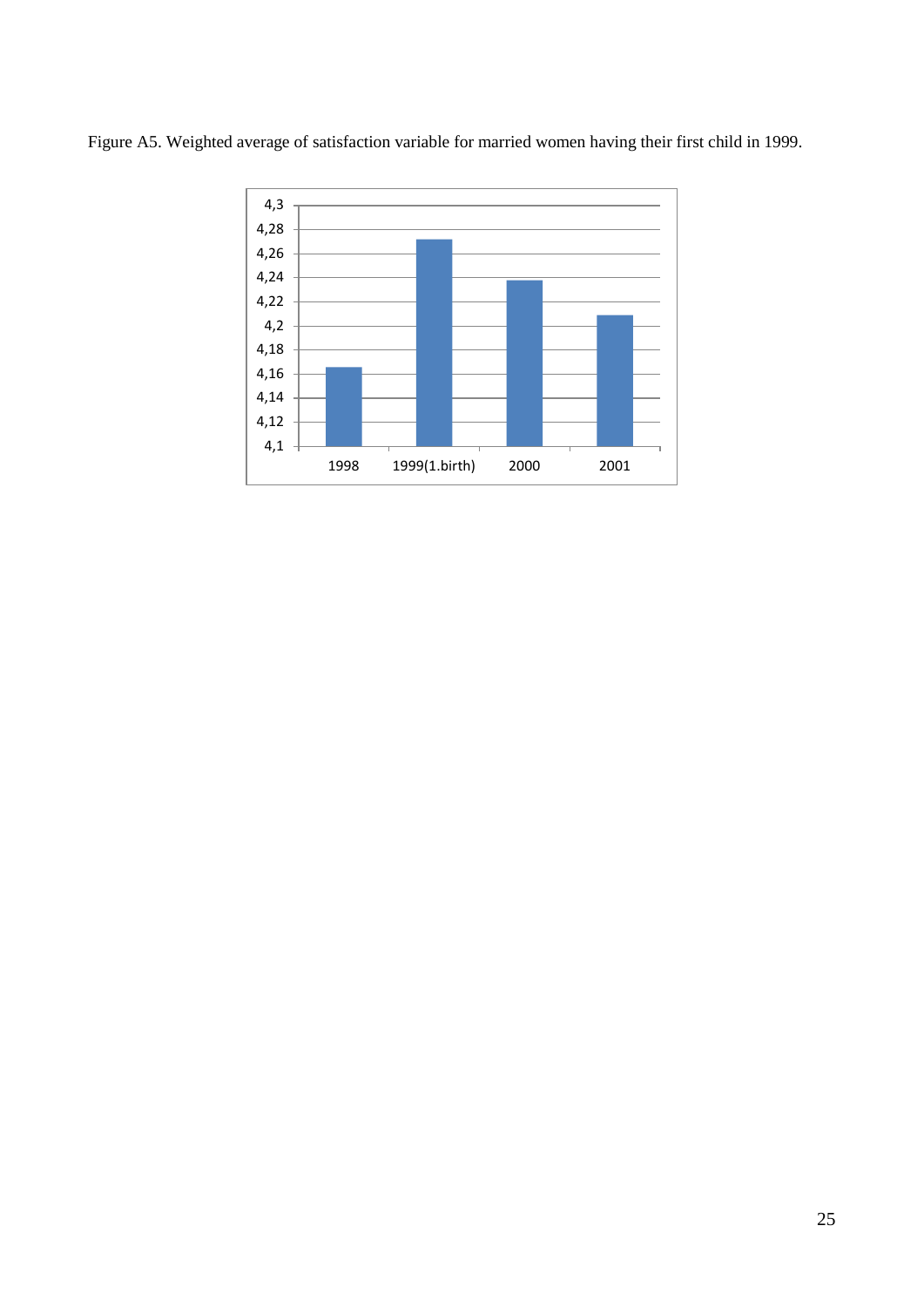|                     | Belgium                                                                                                     | Denmark     | Spain        | France       | Germany     | Greece      | Ireland      | Italy       | Netherlands | Portugal    | <b>UK</b>   |
|---------------------|-------------------------------------------------------------------------------------------------------------|-------------|--------------|--------------|-------------|-------------|--------------|-------------|-------------|-------------|-------------|
| children14          | $-0.234*$                                                                                                   | $-0.0784$   | $0.290***$   | $0.396***$   | 0.0108      | $0.171**$   | $0.292***$   | 0.134       | 0.140       | 0.0567      | $0.299***$  |
|                     | (0.120)                                                                                                     | (0.153)     | (0.0679)     | (0.0800)     | (0.108)     | (0.0860)    | (0.107)      | (0.0816)    | (0.105)     | (0.0844)    | (0.106)     |
| children14sq        | $0.0626*$                                                                                                   | 0.0547      | $-0.0588***$ | $-0.0538***$ | $-0.00954$  | $-0.0340$   | $-0.0587***$ | $-0.00592$  | $-0.0348$   | $-0.0340$   | $-0.0557*$  |
|                     | (0.0336)                                                                                                    | (0.0486)    | (0.0215)     | (0.0204)     | (0.0272)    | (0.0305)    | (0.0218)     | (0.0283)    | (0.0298)    | (0.0213)    | (0.0314)    |
| eqiinc              | $0.596***$                                                                                                  | 0.897       | $0.472***$   | 4.129***     | $16.77***$  | $0.555***$  | 50.84***     | 47.93***    | $6.033*$    | $0.802***$  | 0.239       |
|                     | (0.201)                                                                                                     | (1.372)     | (0.0467)     | (0.969)      | (4.259)     | (0.0354)    | (15.66)      | (3.794)     | (3.520)     | (0.0961)    | (6.553)     |
| mainacti            | 0.0515                                                                                                      | 0.0277      | $-0.167***$  | $-0.571***$  | 0.188       | 0.0969      | $0.229**$    | $0.549***$  | $-0.143$    | $0.740***$  | $0.323***$  |
|                     | (0.137)                                                                                                     | (0.152)     | (0.0558)     | (0.0896)     | (0.116)     | (0.0649)    | (0.111)      | (0.0666)    | (0.0993)    | (0.0895)    | (0.108)     |
| badhealth           | $-0.869***$                                                                                                 | $-0.812***$ | $-0.260***$  | $-0.594***$  | $-0.764***$ | $-0.453***$ | $-0.748***$  | $-0.411***$ | $-1.068***$ | $-0.0419$   | $-0.657***$ |
|                     | (0.114)                                                                                                     | (0.151)     | (0.0651)     | (0.0719)     | (0.119)     | (0.122)     | (0.133)      | (0.0593)    | (0.0962)    | (0.0756)    | (0.0891)    |
| secondeduc          | 0.138                                                                                                       | $0.444***$  | 0.0561       | $0.240**$    | $0.326**$   | $0.422***$  | $0.197*$     | $0.456***$  | $0.208*$    | $0.968***$  | 0.169       |
|                     | (0.137)                                                                                                     | (0.152)     | (0.0722)     | (0.0945)     | (0.127)     | (0.0756)    | (0.120)      | (0.0771)    | (0.124)     | (0.141)     | (0.115)     |
| thirdeduc           | $0.745***$                                                                                                  | $0.844***$  | $0.346***$   | $0.507***$   | $0.364**$   | $0.696***$  | $0.596***$   | $0.746***$  | $-0.0741$   | 1.558***    | 0.0651      |
|                     | (0.153)                                                                                                     | (0.175)     | (0.0818)     | (0.116)      | (0.177)     | (0.0965)    | (0.188)      | (0.143)     | (0.150)     | (0.236)     | (0.109)     |
| crime               | $-0.228*$                                                                                                   | $-0.454***$ | $-0.276***$  | $-0.312***$  | $-0.342**$  | 0.188       | $-0.313**$   | $-0.0861$   | $-0.167$    | $-0.133$    | $-0.207**$  |
|                     | (0.118)                                                                                                     | (0.148)     | (0.0626)     | (0.0794)     | (0.139)     | (0.116)     | (0.130)      | (0.0754)    | (0.104)     | (0.116)     | (0.0953)    |
| aged20to24          | $-0.469**$                                                                                                  | $-0.200$    | $-0.0422$    | $-0.436***$  | 0.0506      | $-0.282**$  | 0.296        | $-0.490***$ | $0.399*$    | $-0.354***$ | $-0.133$    |
|                     | (0.213)                                                                                                     | (0.203)     | (0.115)      | (0.143)      | (0.216)     | (0.112)     | (0.253)      | (0.146)     | (0.212)     | (0.132)     | (0.151)     |
| aged25to29          | $-0.206$                                                                                                    | $-0.239$    | 0.0237       | $-0.154$     | $-0.0809$   | $-0.356***$ | $-0.0830$    | $-0.133$    | $0.248*$    | $-0.237**$  | $-0.126$    |
|                     | (0.143)                                                                                                     | (0.159)     | (0.0737)     | (0.104)      | (0.140)     | (0.0846)    | (0.145)      | (0.0875)    | (0.132)     | (0.112)     | (0.117)     |
| aged30to34          | $-0.00330$                                                                                                  | $-0.266*$   | 0.0589       | 0.0233       | $-0.0475$   | $-0.232***$ | $-0.207*$    | $-0.0692$   | 0.0720      | 0.0420      | $-0.0813$   |
|                     | (0.113)                                                                                                     | (0.142)     | (0.0612)     | (0.0899)     | (0.123)     | (0.0739)    | (0.111)      | (0.0676)    | (0.104)     | (0.0936)    | (0.103)     |
| Constant            | $1.220***$                                                                                                  | $2.339***$  | $0.238**$    | 1.799***     | $1.056***$  | $-0.993***$ | $1.113***$   | $-0.863***$ | $2.821***$  | $-0.504***$ | $1.757***$  |
|                     | (0.227)                                                                                                     | (0.309)     | (0.0988)     | (0.166)      | (0.212)     | (0.103)     | (0.203)      | (0.116)     | (0.216)     | (0.154)     | (0.181)     |
| Insig2u             | $0.917***$                                                                                                  | $0.440***$  | $0.231***$   | $0.947***$   | $0.517***$  | $0.308***$  | $0.409***$   | $1.141***$  | $0.843***$  | $1.174***$  | $0.817***$  |
|                     | (0.102)                                                                                                     | (0.157)     | (0.0731)     | (0.0788)     | (0.143)     | (0.0800)    | (0.128)      | (0.0577)    | (0.0998)    | (0.0720)    | (0.103)     |
| <b>Observations</b> | 5991                                                                                                        | 5479        | 12687        | 11581        | 4221        | 9993        | 5446         | 14569       | 11078       | 9787        | 8204        |
| Number of PID       | 1463                                                                                                        | 1463        | 3260         | 2839         | 1687        | 2344        | 1461         | 3491        | 2779        | 2370        | 3363        |
|                     | Standard errors in parentheses, levels of significance indicated by: *** $p<0.01$ , ** $p<0.05$ , * $p<0.1$ |             |              |              |             |             |              |             |             |             |             |

Table 1. Coefficients in panel logit estimations on satisfaction, married or cohabiting mothers aged 20 to 42 of the ECHP

Note: The estimation results are obtained from a panel dataset across eight waves of the ECHP. Dummies for waves have been included in the

estimation procedure, but are suppressed in the reported results above. Some dummies have during the estimation procedure been dropped due to collinearity.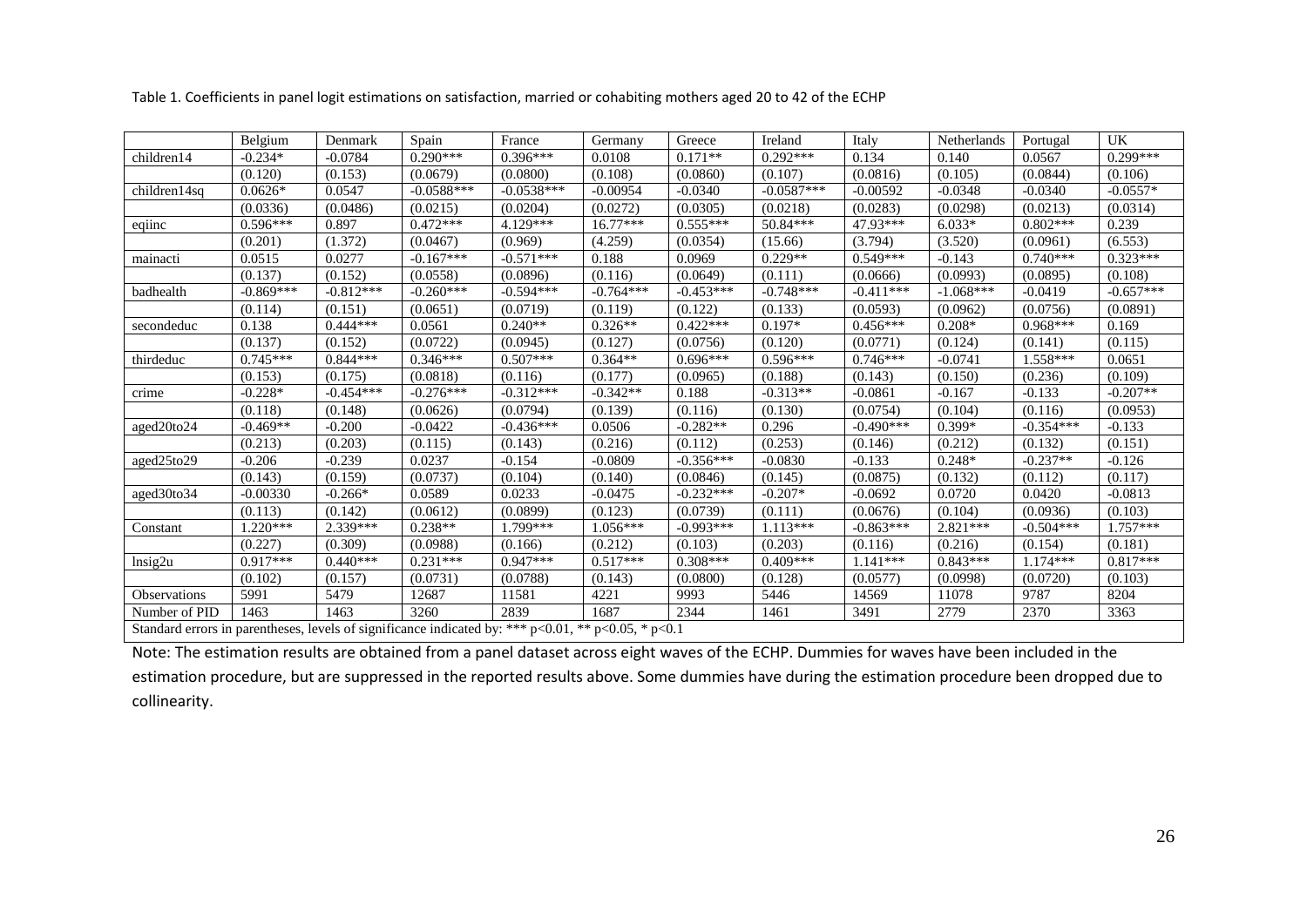|                                                                                                     | Belgium     | Denmark     | Spain       | France      | Germany     | Greece      | Ireland    | Italy       | Netherlands | Portugal    | UK          |
|-----------------------------------------------------------------------------------------------------|-------------|-------------|-------------|-------------|-------------|-------------|------------|-------------|-------------|-------------|-------------|
| Firstbirth                                                                                          | $-0.395$    | 0.202       | $0.312*$    | $0.425*$    | $0.833*$    | $0.499**$   | $0.806*$   | $0.282*$    | $1.408***$  | $0.362*$    | $-0.0526$   |
|                                                                                                     | (0.285)     | (0.373)     | (0.163)     | (0.236)     | (0.448)     | (0.216)     | (0.437)    | (0.144)     | (0.456)     | (0.211)     | (0.248)     |
| Eqiinc                                                                                              | $0.643**$   | 2.632       | $0.430***$  | 4.090***    | 16.88***    | $0.574***$  | 23.48      | $46.64***$  | 4.651       | $0.708***$  | $-6.448$    |
|                                                                                                     | (0.290)     | (1.900)     | (0.0584)    | (1.270)     | (4.956)     | (0.0504)    | (22.60)    | (4.618)     | (4.297)     | (0.119)     | (8.747)     |
| Mainacti                                                                                            | $0.469**$   | $-0.335$    | $-0.0852$   | $-0.538***$ | $0.379**$   | $-0.117$    | 0.336      | $0.622***$  | 0.177       | $0.853***$  | 0.0870      |
|                                                                                                     | (0.219)     | (0.226)     | (0.0794)    | (0.148)     | (0.157)     | (0.0983)    | (0.219)    | (0.0880)    | (0.163)     | (0.124)     | (0.171)     |
| badhealth                                                                                           | $-0.967***$ | $-0.843***$ | $-0.172*$   | $-0.537***$ | $-0.837***$ | $-0.344**$  | $-0.582**$ | $-0.407***$ | $-1.275***$ | $-0.0137$   | $-0.690***$ |
|                                                                                                     | (0.172)     | (0.222)     | (0.0940)    | (0.111)     | (0.155)     | (0.166)     | (0.254)    | (0.0806)    | (0.134)     | (0.105)     | (0.118)     |
| secondeduc                                                                                          | $-0.0213$   | $0.443*$    | $-0.0285$   | $0.300**$   | $0.348**$   | $0.420***$  | 0.341      | $0.383***$  | 0.168       | $0.990***$  | $0.314*$    |
|                                                                                                     | (0.206)     | (0.226)     | (0.0999)    | (0.146)     | (0.168)     | (0.121)     | (0.222)    | (0.0995)    | (0.173)     | (0.176)     | (0.163)     |
| thirdeduc                                                                                           | $0.677***$  | $1.005***$  | $0.266**$   | $0.406**$   | 0.0107      | $0.753***$  | $0.883***$ | $0.642***$  | $-0.152$    | 1.588***    | 0.121       |
|                                                                                                     | (0.239)     | (0.270)     | (0.109)     | (0.169)     | (0.227)     | (0.150)     | (0.322)    | (0.181)     | (0.206)     | (0.302)     | (0.147)     |
| Crime                                                                                               | $-0.388**$  | $-0.393*$   | $-0.359***$ | $-0.274**$  | $-0.178$    | 0.228       | $-0.357$   | $-0.131$    | $-0.216$    | $-0.103$    | $-0.0428$   |
|                                                                                                     | (0.177)     | (0.210)     | (0.0906)    | (0.124)     | (0.173)     | (0.171)     | (0.242)    | (0.101)     | (0.144)     | (0.152)     | (0.132)     |
| aged20to24                                                                                          | $-0.233$    | $-0.0788$   | $-0.190$    | $-0.762***$ | $-0.0706$   | $-0.266*$   | 0.464      | $-0.514***$ | 0.325       | $-0.401**$  | $-0.131$    |
|                                                                                                     | (0.264)     | (0.260)     | (0.139)     | (0.177)     | (0.230)     | (0.156)     | (0.345)    | (0.168)     | (0.230)     | (0.163)     | (0.178)     |
| aged25to29                                                                                          | $-0.419**$  | $-0.225$    | $-0.0941$   | $-0.249$    | $-0.149$    | $-0.253*$   | $-0.0400$  | $-0.221**$  | 0.00275     | $-0.376**$  | $-0.122$    |
|                                                                                                     | (0.205)     | (0.235)     | (0.0990)    | (0.157)     | (0.175)     | (0.134)     | (0.252)    | (0.111)     | (0.164)     | (0.153)     | (0.152)     |
| aged30to34                                                                                          | $-0.264$    | $-0.380$    | $-0.0225$   | $-0.151$    | $-0.122$    | $-0.121$    | $-0.255$   | $-0.190*$   | $-0.103$    | $-0.208$    | $-0.0683$   |
|                                                                                                     | (0.193)     | (0.259)     | (0.0959)    | (0.161)     | (0.171)     | (0.128)     | (0.234)    | (0.0978)    | (0.166)     | (0.142)     | (0.150)     |
| Constant                                                                                            | $1.155***$  | $2.406***$  | $0.475***$  | $2.015***$  | $0.916***$  | $-0.946***$ | $1.257***$ | $-0.706***$ | $2.843***$  | $-0.588***$ | $2.051***$  |
|                                                                                                     | (0.301)     | (0.403)     | (0.112)     | (0.225)     | (0.232)     | (0.129)     | (0.256)    | (0.128)     | (0.279)     | (0.184)     | (0.224)     |
| $\ln$ sig2u                                                                                         | $1.038***$  | $0.744***$  | $0.303***$  | $1.070***$  | $0.376*$    | $0.487***$  | 0.311      | $1.100***$  | $0.536***$  | $1.194***$  | $0.889***$  |
|                                                                                                     | (0.155)     | (0.215)     | (0.102)     | (0.121)     | (0.205)     | (0.118)     | (0.255)    | (0.0794)    | (0.170)     | (0.0989)    | (0.134)     |
| Observations                                                                                        | 2615        | 2537        | 6408        | 4764        | 2462        | 4468        | 1548       | 7993        | 4887        | 5419        | 4580        |
| Number of PID                                                                                       | 776         | 851         | 1985        | 1509        | 1031        | 1313        | 544        | 2265        | 1491        | 1543        | 1980        |
| Standard errors in parentheses, levels of significance indicated by: *** p<0.01, ** p<0.05, * p<0.1 |             |             |             |             |             |             |            |             |             |             |             |

Table 2. Coefficients in panel logit estimations on satisfaction, married or cohabiting mothers aged 20 to 42 of the ECHP from giving birth to the 1. child

Note: The estimation results are obtained from a panel dataset across eight waves of the ECHP. Dummies for waves have been included in the estimation procedure, but are suppressed in the reported results above. Some dummies have during the estimation procedure been dropped due to collinearity.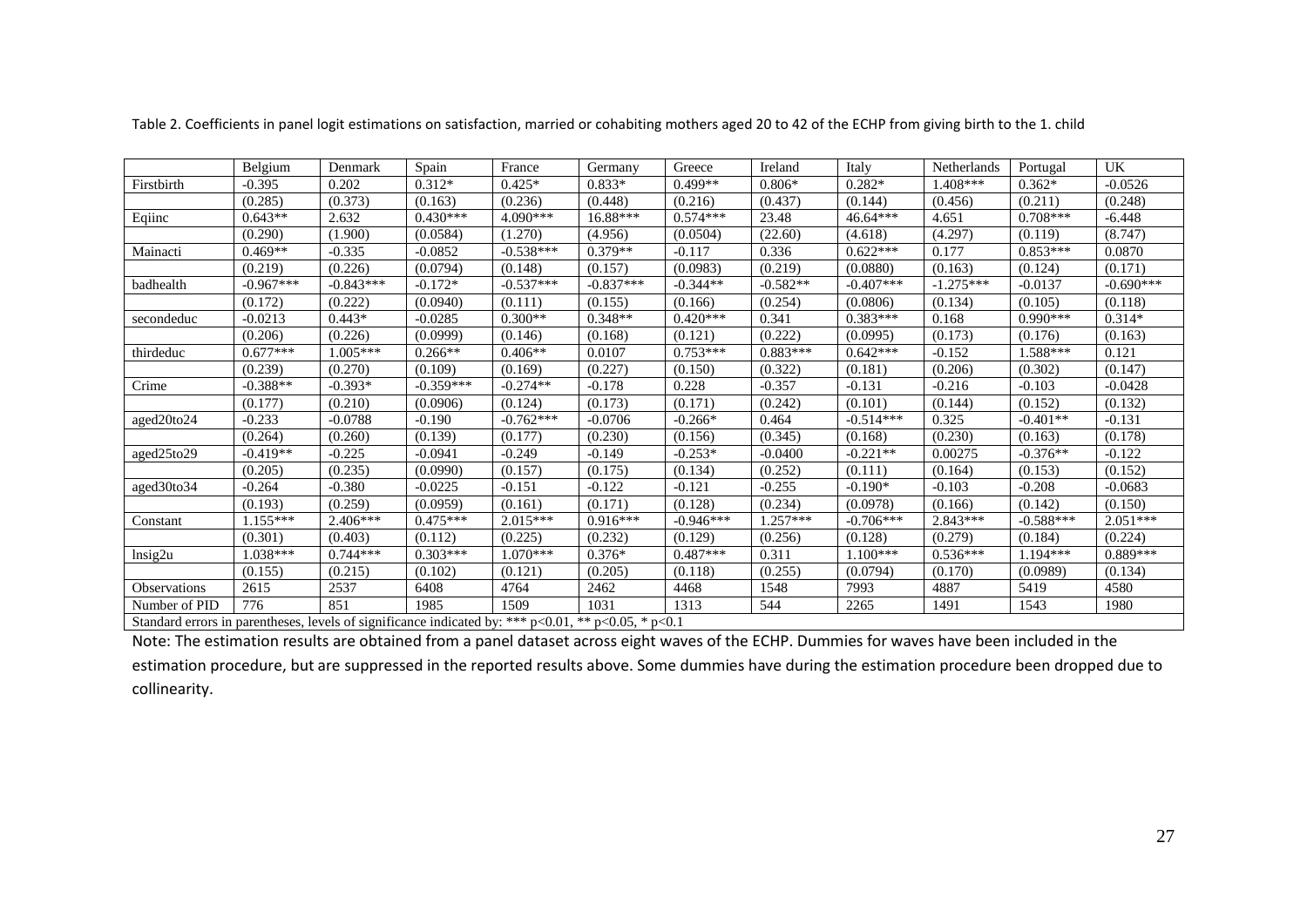# **Appendix**

<span id="page-30-0"></span>

|                | Belgium | Denmark | Spain  | France | Germany | Greece | Ireland | Italy  | Netherlands | Portugal | <b>UK</b> |
|----------------|---------|---------|--------|--------|---------|--------|---------|--------|-------------|----------|-----------|
|                | 4       | ว       | 11     | 6      | 10      | 8      | 9       | 3      | 12          | 57       |           |
| w1             | 4,5625  | 4,9474  | 2,6667 | 4,1892 | 3,1200  | 4,3333 | 3,4103  | 4,9091 | 4,0000      | 4,4545   | 4,0903    |
| w <sub>2</sub> | 4,1176  | 4,3684  | 1,6667 | 4,2703 | 3,7200  | 4,6667 | 3,5250  | 4,5909 | 3,7500      | 4,6667   | 4,0750    |
| w3             | 4,0000  | 4,4444  | 3,3333 | 4,5676 | 3,4000  | 5,0000 | 3,7250  | 5,0909 | 4,0000      | 4,5417   | 4,2089    |
| w4             | 4,3158  | 4,5263  | 3,6667 | 4,4324 | 3,9600  | 4,6667 | 3,8000  | 4,6365 | 4,0833      | 4,6800   | 4,2754    |
| w5             | 4,4706  | 5,2105  | 2,3333 | 4,6486 | 3,0800  | 4,3333 | 3,9300  | 4,3182 | 4,0833      | 4,4348   | 4,2201    |
| w6             | 4,3889  | 4,8421  | 2,3333 | 4,7838 | 3,2000  | 4,3333 | 3,7000  | 4,6364 | 4,0000      | 4,3182   | 4,1887    |
| w7             | 4,2105  | 4,9474  | 3,3333 | 4,8108 | 3,8000  | 4,3333 | 3,6250  | 4,5909 | 3,9167      | 4,3684   | 4,2577    |
| w8             | 4,2222  | 4,8947  | 4,3333 | 4,4865 | 3,0400  | 5,3333 | 3,5385  | 4,8636 | 3,6667      | 4,2273   | 4,1114    |
|                |         |         |        |        |         |        |         |        |             |          |           |
| obs            | 143     | 151     | 24     | 296    | 200     | 24     | 318     | 176    | 96          | 198      | 1626      |

Table A1. Average value of satisfaction variable. Sample of married women having their first child in w3.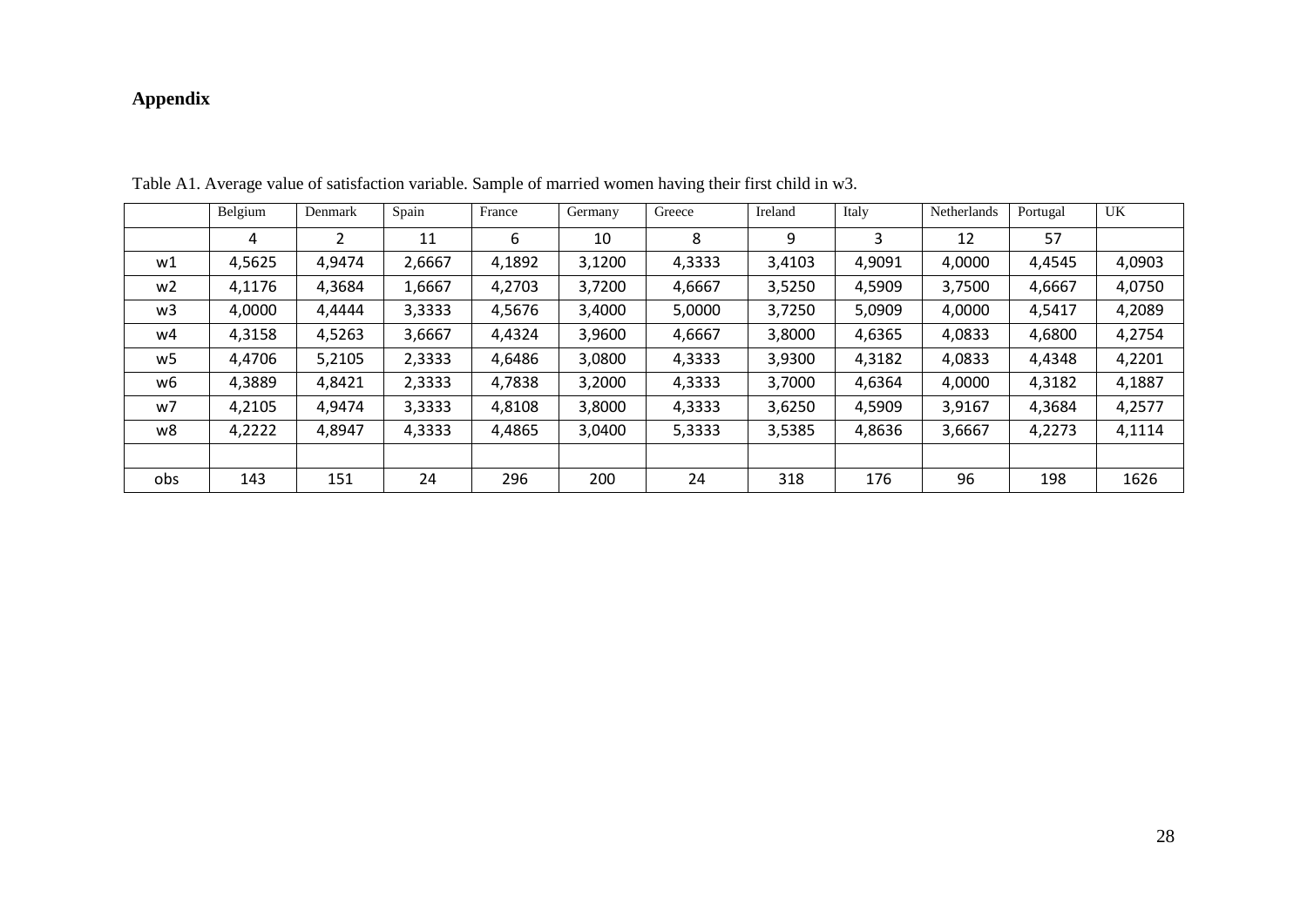|                | Belgium | Denmark | Spain  | France | Greece | Ireland | Italy  | Netherlands | Portugal | UK     | Weighted |
|----------------|---------|---------|--------|--------|--------|---------|--------|-------------|----------|--------|----------|
|                | 4       |         | 11     | 6      | 10     | 8       | 9      | 3           | 12       | 57     | Average  |
| w1             | 4,3333  | 4,8000  | 4,0000 | 4,6279 | 3,5676 | 4,7778  | 3,5455 | 4,5641      | 3,9355   | 4,6333 | 4,2322   |
| w <sub>2</sub> | 4,4667  | 4,9500  | 5,0000 | 4,6512 | 3,4865 | 5,2000  | 3,4242 | 4,7179      | 3,8387   | 4,7500 | 4,2901   |
| w <sub>3</sub> | 4,5333  | 4,7778  | 5,0000 | 5,0233 | 3,5000 | 5,4000  | 3,5455 | 4,9231      | 3,8065   | 4,6364 | 4,3854   |
| w4             | 4,8000  | 4,5263  | 4,0000 | 4,7907 | 3,3889 | 4,4444  | 3,6364 | 4,5385      | 3,5000   | 4,7619 | 4,1966   |
| w5             | 4,6875  | 5,0000  | 3,6667 | 4,8837 | 3,5135 | 5,0000  | 3,6061 | 4,7949      | 3,7097   | 4,5000 | 4,3084   |
| w6             | 4,5625  | 4,6500  | 3,6667 | 4,6512 | 3,2973 | 4,8000  | 3,5758 | 4,6923      | 3,7097   | 4,2857 | 4,1579   |
| w7             | 4,5000  | 4,6500  | 3,8333 | 4,4884 | 3,5946 | 4,7778  | 3,1212 | 4,6667      | 3,7333   | 4,6000 | 4,1407   |
| w8             | 4,6250  | 5,0000  | 3,6667 | 4,3953 | 3,5135 | 4,8889  | 3,4848 | 4,5897      | 3,6452   | 4,6296 | 4,1755   |
|                |         |         |        |        |        |         |        |             |          |        |          |
| obs            | 124     | 157     | 48     | 344    | 288    | 75      | 264    | 312         | 246      | 187    | 2045     |

Table A 2. Average value of satisfaction variable. Sample of married women having their second child in w3.